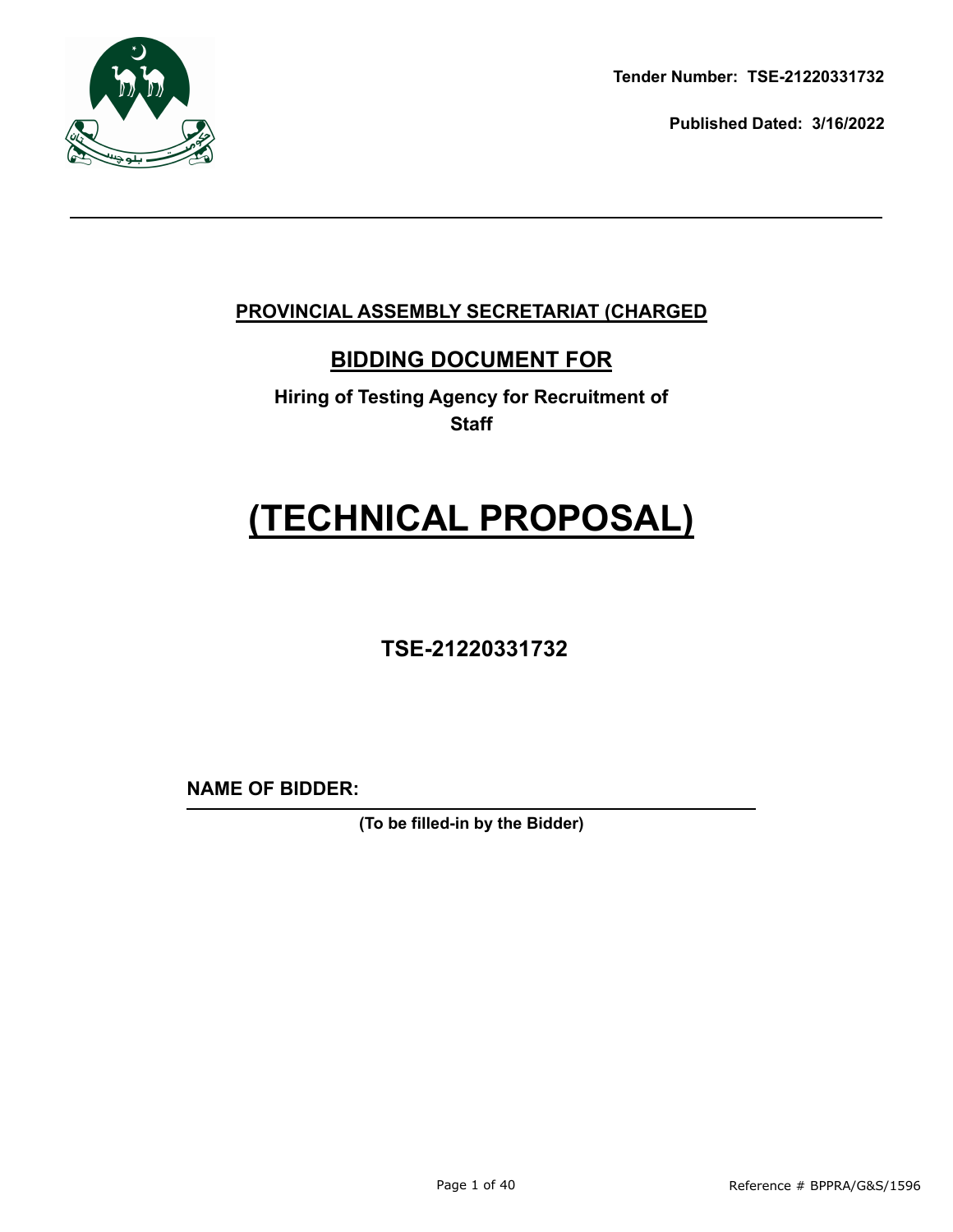#### **Letter of invitation for Bids:**

Balochistan Provincial Assembly Secretariat, Zarghoon Road Quetta intends to invite sealed bids as per Balochistan Public Procurement Regulatory Authority (BPPRA) Rules, 2014 from well reputed and registered **Testing Agencies** having registration and active status of NTN and BST with Federal Board of Revenue and Balochistan Revenue Authority respectively for **"CONDUCTING WRITTEN/SCREENING TESTS FOR RECRUITMENT TO VARIOUS CATEGORIES OF REGULAR POSTS"** laying vacant in Balochistan Assembly Secretariat and MPA's Hostel Quetta.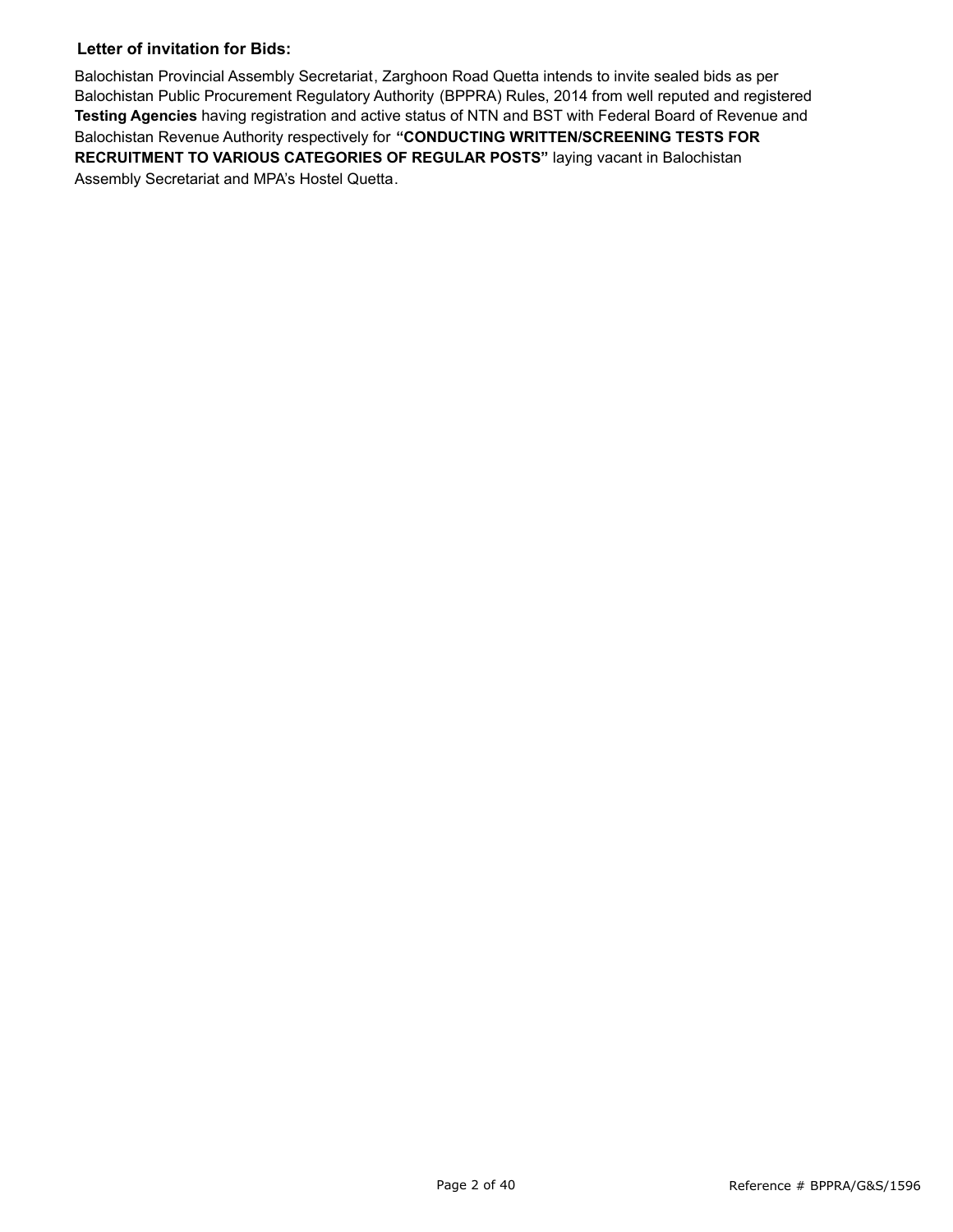| <b>Bidding Information</b>                           | <b>Particulars</b>                                                                                                                                                                                                                                                                                                                           |
|------------------------------------------------------|----------------------------------------------------------------------------------------------------------------------------------------------------------------------------------------------------------------------------------------------------------------------------------------------------------------------------------------------|
| Designation of Procurement<br>Officer                | <b>Account Officer</b>                                                                                                                                                                                                                                                                                                                       |
| Postal Address of the Procuring<br>Agency            | Zarghoon Road                                                                                                                                                                                                                                                                                                                                |
| Phone Number & Fax Number                            | 0819201950,                                                                                                                                                                                                                                                                                                                                  |
| E-Mail Address & Website (If<br>Available)           | bpaprocurement@yahoo.com                                                                                                                                                                                                                                                                                                                     |
| <b>Bidding Procedure</b>                             | Single Stage Two Envelope Bidding Procedure                                                                                                                                                                                                                                                                                                  |
|                                                      | From Room #38, Admin Block, Balochistan Assembly                                                                                                                                                                                                                                                                                             |
| <b>Issuance of Bidding Documents</b>                 | Secretariat, Zarghoon Road Quetta. during working hours up-to<br>one working day prior to the opening of bids and from BPPRA<br>Website www.bppra.gob.pk TSE-21220331732<br>Note: Downloaded Bidding document DOES NOT REQUIRE<br>signature and stamp of the procurement officer and can freely<br>be downloaded and used from BPPRA website |
| Deadline for Submission of Bids                      | Date April 04, 2022 & Time 11:00 PM through courier or may be<br>dropped in the Tender Box at the office of the Procuring Agency or<br>the place of Bid Opening                                                                                                                                                                              |
| <b>Opening Of Technical Bids</b>                     | Date April 04, 2022 & Time 11:30 PM at the location of the Committee<br>Room #05, Balochistan Assembly Secretariat, Zarghoon Road Quetta                                                                                                                                                                                                     |
| <b>Tentative Opening Of Financial</b><br><b>Bids</b> | Date April 07, 2022 & Time 11:00 PM at the location of the Committee<br>Room #05, Balochistan Assembly Secretariat, Zarghoon Road Quetta                                                                                                                                                                                                     |
| <b>Bidding Document Fee</b>                          | Amount: 1,000 PKR. In the form of: Green Challan<br>Submission of Bidding Document fee is not a requirement for<br>issuance of the Bidding Document. It will be checked during<br>the eligibility evaluation<br>AccountTitle: CO-3870<br>AccountNumber: QA-7022                                                                              |
| <b>Bid Security</b>                                  | Amount: 500,000.00 PKR                                                                                                                                                                                                                                                                                                                       |
|                                                      | Manner of Payment: Bank Gurantee, Deposit at Call<br>in favor of: PROVINCIAL ASSEMBLY SECRETARIAT (CHARGED                                                                                                                                                                                                                                   |
| <b>Performance Security</b>                          | Amount:10% of the Contract value (Up-to10%) Manner of Payment: Pay Order,<br>Bank Guranteein favor of: PROVINCIAL ASSEMBLY SECRETARIAT (CHARGED                                                                                                                                                                                              |
| <b>Bid Validity Period (Days)</b>                    | 90 Days.                                                                                                                                                                                                                                                                                                                                     |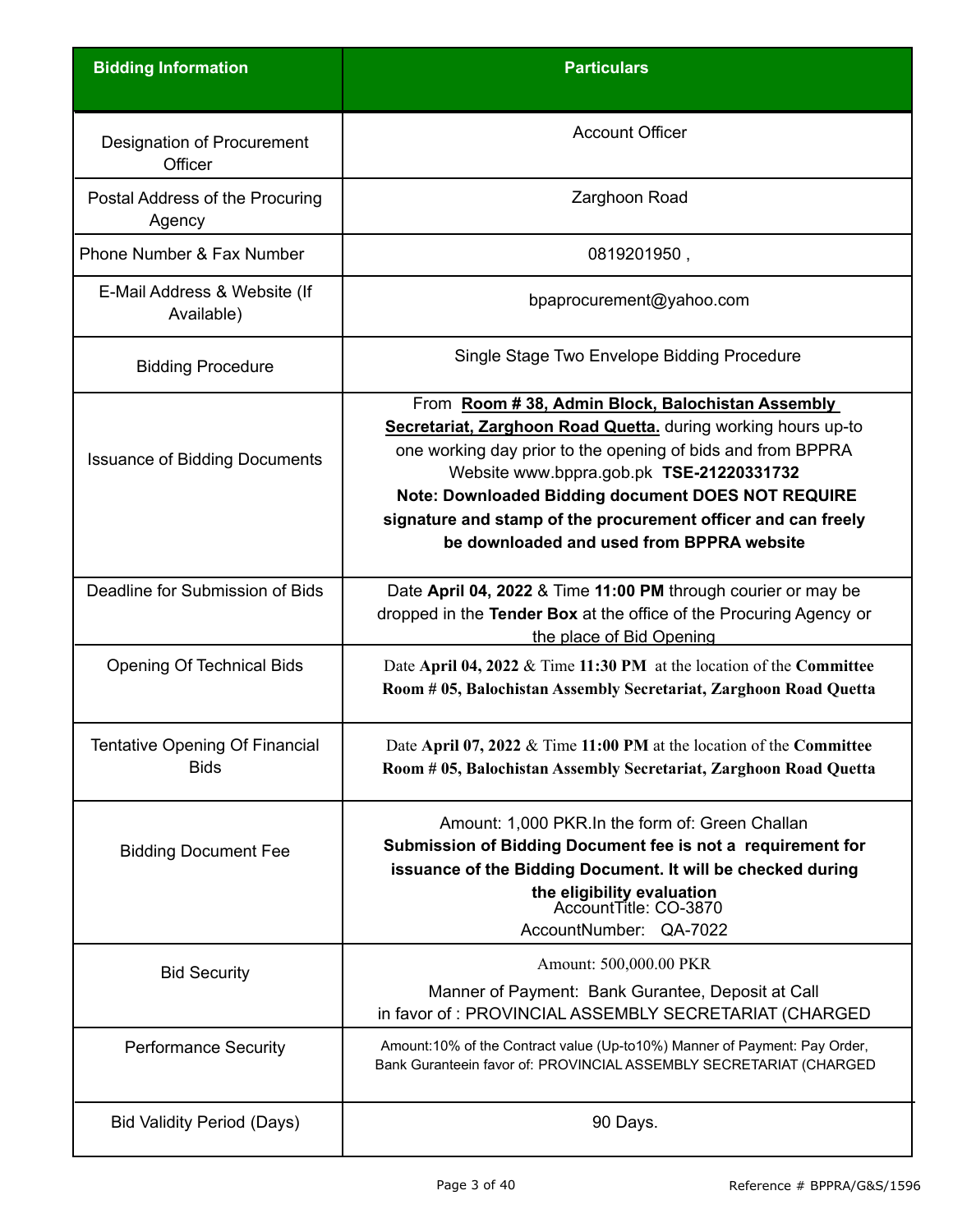#### **Eligibility Criteria for Bidders:**

| S.No.                   | <b>Bidders Eligibility Factor</b>           | <b>Requirement</b>                                                                              | <b>Document Required</b>                                                                     |
|-------------------------|---------------------------------------------|-------------------------------------------------------------------------------------------------|----------------------------------------------------------------------------------------------|
| 1                       | Similar Assignment                          | 10 Assignments of<br>Similar Nature and<br>Complexity                                           | Copy's of Supply Order's with<br>relevant completion certificate's<br>or Inspection Report's |
| $\overline{2}$          | <b>Turn Over</b>                            | Turn over of at least<br>500,000 PKR Amount in<br>3 Subsequent Previous<br>Years                | Supporting Bank Certificate of<br>Company's Bank Account                                     |
| 3                       | <b>Active Tax Payer</b>                     | Presence in Active Tax<br>Payer List                                                            | <b>NTN Certificate</b>                                                                       |
| $\overline{\mathbf{4}}$ | Sales Tax                                   | <b>Sales Tax Certificate</b>                                                                    | <b>GST Registration Certificate</b>                                                          |
| 5                       | Blacklisting                                | The bidding firm must not<br>be currently blacklisted<br>by any procuring agency<br>of Pakistan | Daclaration of non blacklisting on<br>company letter head by the<br>bidder                   |
| 6                       | Balochistan Sales Tax on<br>Services (BSTS) | <b>BSTS Certificate</b>                                                                         | <b>BSTS Certificate</b>                                                                      |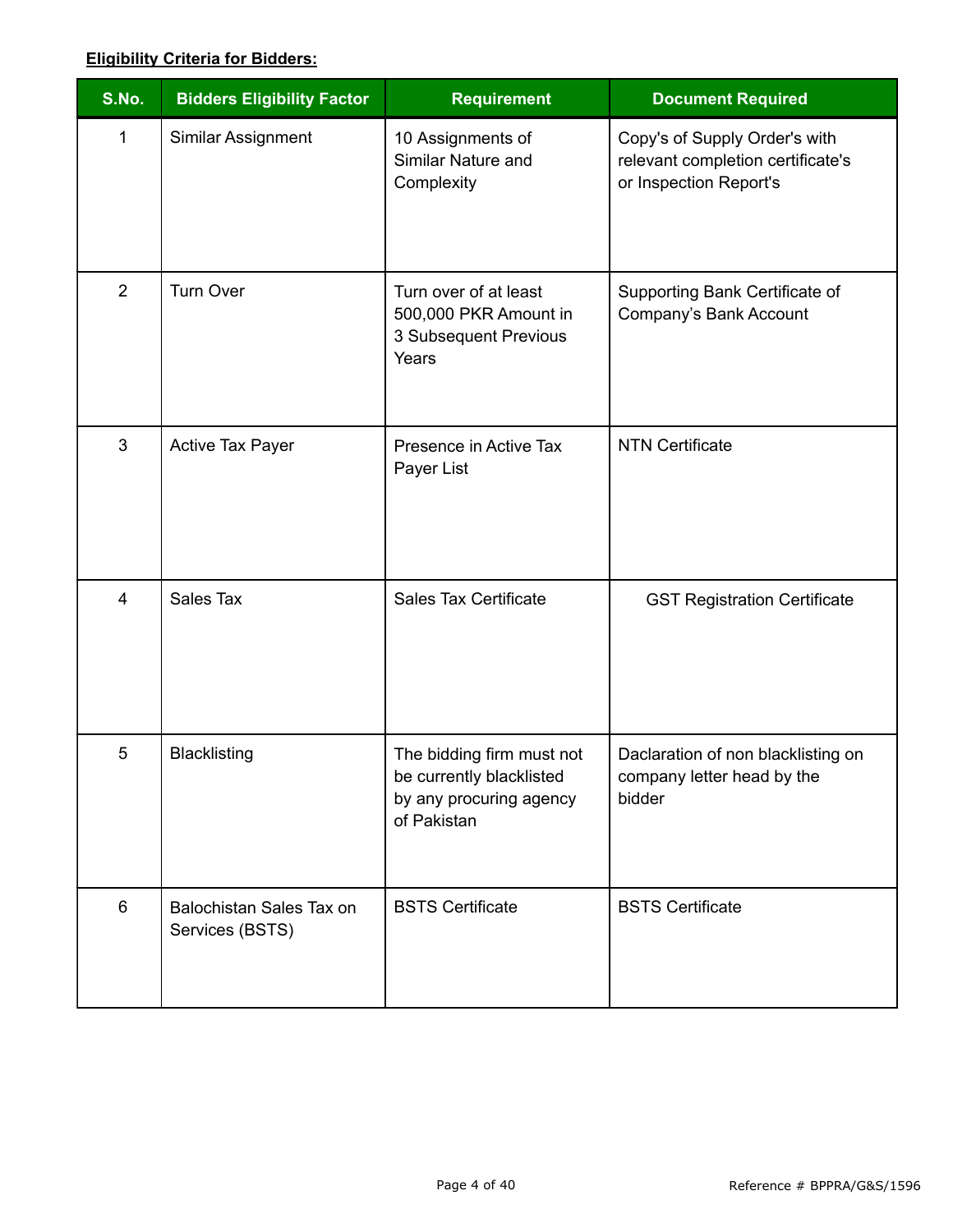| $\overline{7}$ | Registration with<br>Securities & Exchange<br><b>Commission of Pakistan</b><br>(SECP)                                                                | <b>SECP Certificate</b>                                                                                                            | <b>SECP CErtificate</b>                                                                                                                                                                                                                                                                                                                         |
|----------------|------------------------------------------------------------------------------------------------------------------------------------------------------|------------------------------------------------------------------------------------------------------------------------------------|-------------------------------------------------------------------------------------------------------------------------------------------------------------------------------------------------------------------------------------------------------------------------------------------------------------------------------------------------|
| 8              | <b>Local Presence</b>                                                                                                                                | (The bidder must have<br>Head Office / Regional<br>Office in Quetta having<br>PTCL & Phone & Fax<br>$No.$ )                        | In case of owner: 1) Proof of<br>ownership of business property<br>attested by Notary Public. 2)<br>Copies of the Electricity bills<br>of last three months of the<br>business. In case of tenant: 1)<br>Copy of Rent Agreement<br>attested by Notary Public. 2)<br>Copies of the Electricity bills<br>of last three months of the<br>business. |
| 9              | <b>Company Profile</b>                                                                                                                               | <b>Company Profile</b>                                                                                                             | <b>Company Profile</b>                                                                                                                                                                                                                                                                                                                          |
| 10             | Provision of Carbon Copy<br>of Answer Sheet after<br>each test                                                                                       | (One copy to the<br>Candidate and One<br>Copy to the Balochistan<br><b>Provincial Assembly</b><br>Secretariat)                     | Provide undertaking on<br>Company's letterhead, that this<br>factor shall be complied with.                                                                                                                                                                                                                                                     |
| 11             | Uploading of Answer Keys<br>on Company's website<br>after each test                                                                                  | <b>Uploading of Answer</b><br>Keys on Company's<br>website after each test                                                         | Provide undertaking on<br>Company's letterhead, that this<br>factor shall be complied with.                                                                                                                                                                                                                                                     |
| 12             | <b>Unconditional Agreement</b><br>with all the terms &<br>conditions Specified in the<br><b>Bidding Documents &amp;</b><br><b>Contract Agreement</b> | <b>Unconditional Agreement</b><br>with all the terms &<br>conditions Specified in<br>the Bidding Documents<br>& Contract Agreement | Signature & company/firm seal<br>on every page of the bidding<br>document.                                                                                                                                                                                                                                                                      |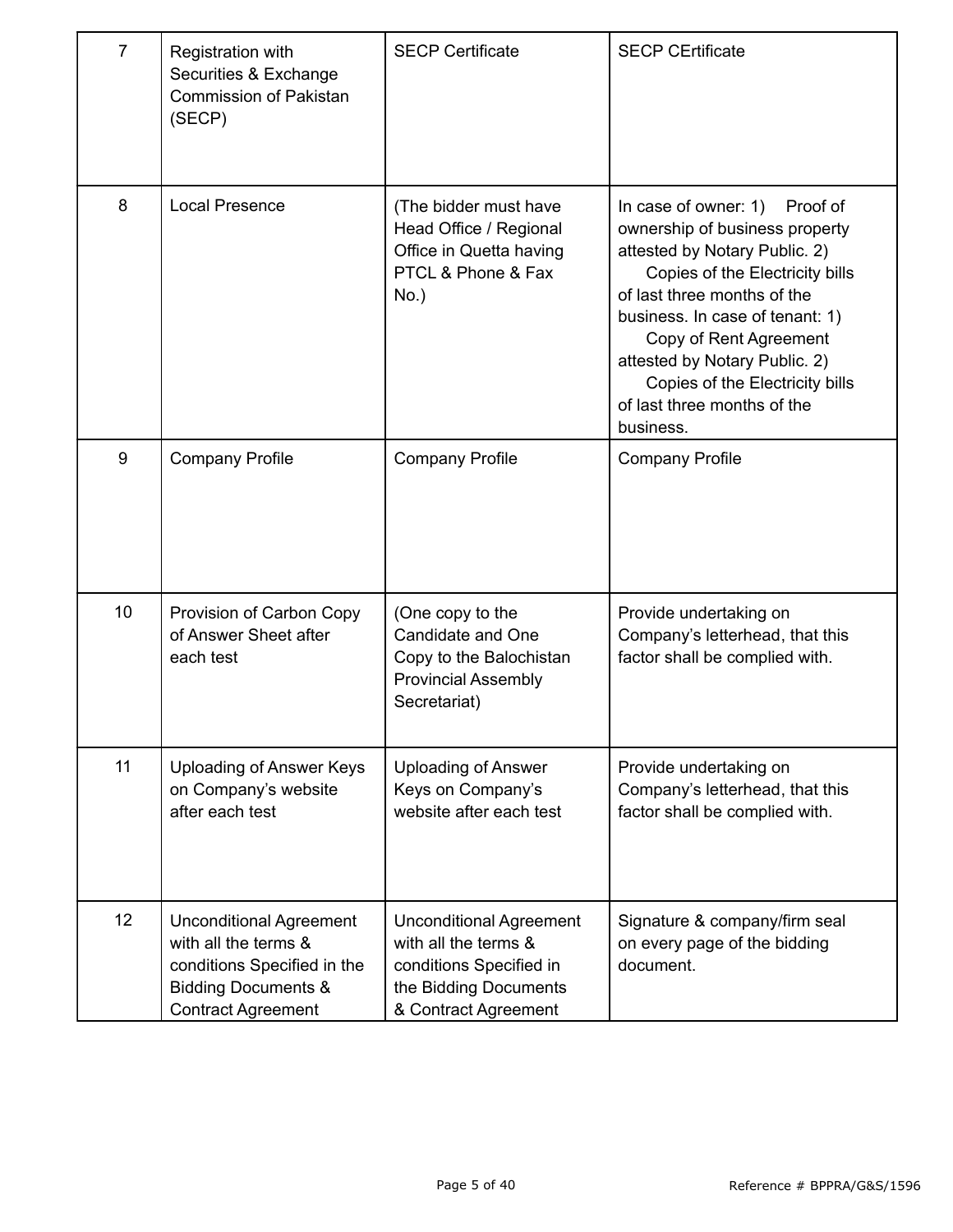| 13 | Delivery time | Delivery time | Undertaking on the<br>Company's letterhead to<br>complete the entire process (from<br>Advertisement of Vacancies to<br>Announcement of Results) within                |
|----|---------------|---------------|-----------------------------------------------------------------------------------------------------------------------------------------------------------------------|
|    |               |               | 60 days of the award of contract.<br>Undertaking on the<br>2.<br>Company's letterhead to<br>announce result of each test<br>within 03 days of the conduct of<br>test. |

#### **NOTE: It is mandatory for the bidders to meet all the above-mentioned requirements of eligibility. In-case of not meeting any single requirement, the Bid shall be declared as "NON-RESPONSIVE"**

#### **Scope Of Work:**

About 200 (two hundred) regular posts of various categories are to be filled from amongst the eligible candidates throughout Balochistan. Hence, before submitting bids the bidders shall ensure their capacity in terms of managerial, financial, professional and technical competence and availability of physical resources to fairly, transparently, efficiently and effectively conduct the tests/screening of candidates.

#### **Data-Sheet of the Assignment**

The objective of the below given Data-Sheet / Schedule of Requirements is to provide sufficient information to bidders to understand complete scope of this procurement such that no requirement of the Procuring Agency is left un-mentioned hereunder, so as to enable the bidders to prepare their bids accordingly:

| <b>S. No.</b> | <b>Item Name</b>                             | **Qty | <b>Item Details / Specification</b>                                                | <b>Mandatory</b> |
|---------------|----------------------------------------------|-------|------------------------------------------------------------------------------------|------------------|
|               | 7911100-Staff<br><b>Recruitment Services</b> |       |                                                                                    |                  |
|               |                                              |       | ● Testing Agency fulfilling eligibility criteria<br>mentioned in hidding document: | Yes              |

\* Brand names & model numbers (if any) referred-to in this tender document are only for reference purpose

in the light of BPPRA Rules - 2014 # 13(1), however **ALL** offers in conformity with the generic specification

shall be evaluated as equal.

#### **Delivery Schedule & Requirements:**

**Place of Delivery of Goods:** Zarghoon Road

**Last Date & Time of Delivery:** Jun 08, 2022

Partial delivery is **Not Allowed**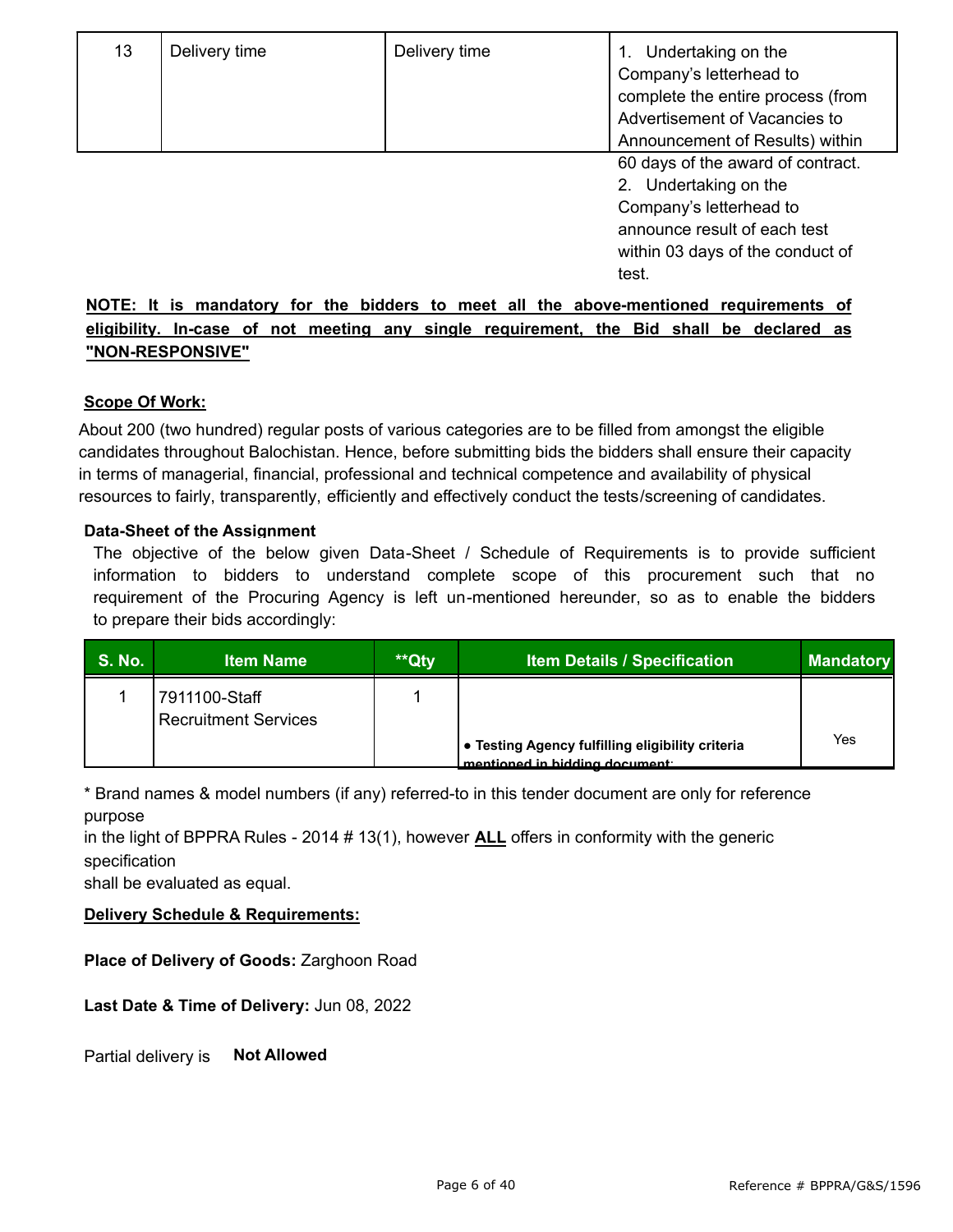For more details please see the relevant section

#### **Evaluation Criteria:**

Selection of the successful bidder shall be based **"Quality-Cost Selection Method"** 

Package-wise lowest evaluated bidders shall be determined to be the highest scorer of the combined Technical & Financial evaluation. Technical & Financial score shall carry80% &20% weightage respectively. The Technical Evaluation shall be carried out on the basis of Bidder's evaluation,while the Financial Evaluation shall be carried out on the basis of the item rates quoted by

#### 1. **Bidders Eligibility Assessment.**

Initial evaluation of the proposals shall be carried-out by the **PROCUREMENT COMMITTEE**  subsequent upon fulfilment of requirements of the eligibility criteria laid down under the heading of "Letter of Invitation for Bids - Eligibility Criteria for Bidders" in the following manner: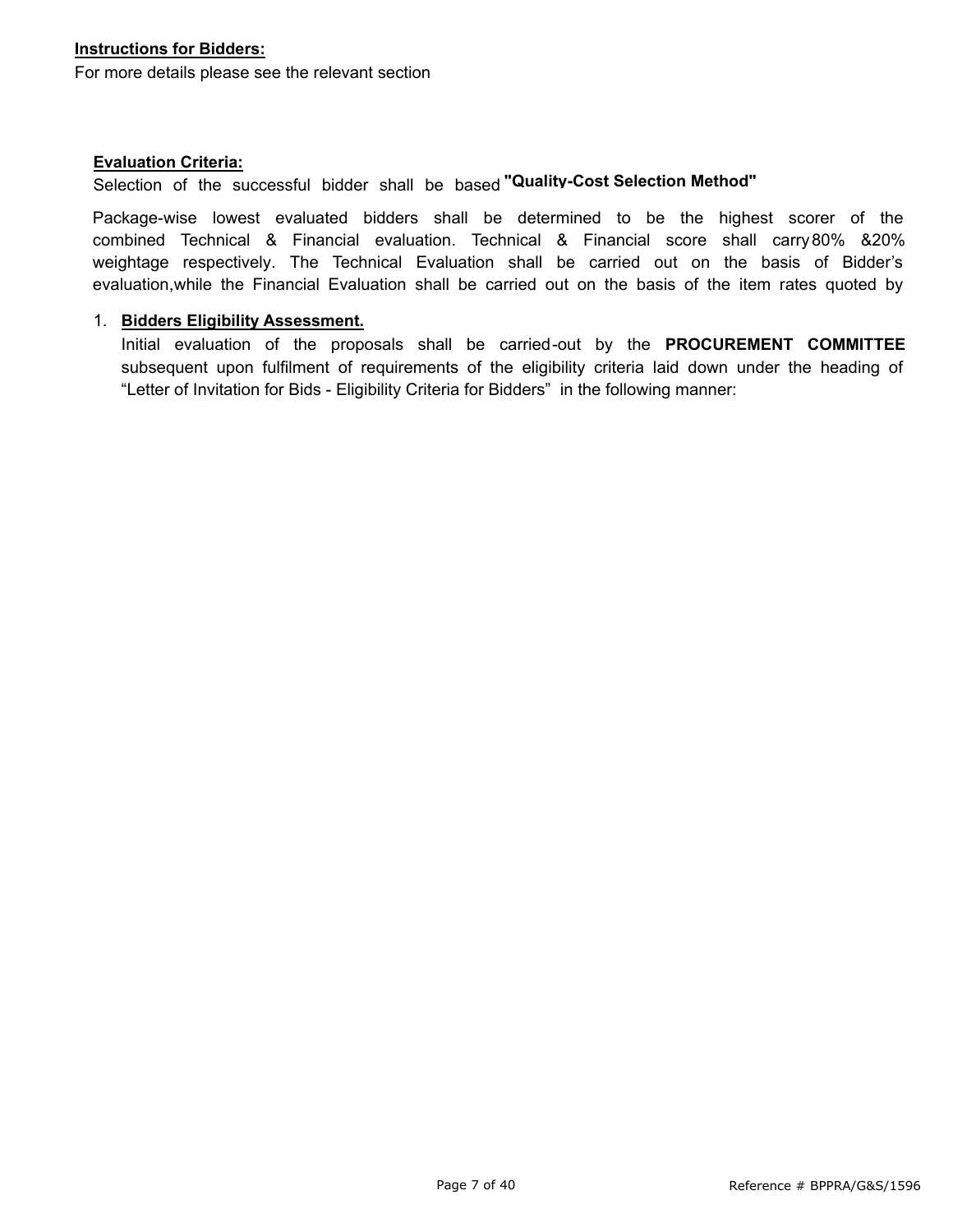| S.NO            | <b>Eligibility Factor</b>                                                                                                      | <b>Requirement</b>                                                                                                                                   | <b>Bidder 1</b><br>Yes/No | <b>Bidder 2</b><br>Yes/No | <b>Bidder 3</b><br>Yes/No |
|-----------------|--------------------------------------------------------------------------------------------------------------------------------|------------------------------------------------------------------------------------------------------------------------------------------------------|---------------------------|---------------------------|---------------------------|
| 1               | Similar Assignment                                                                                                             | 10 Assignments of Similar<br>Nature and Complexity                                                                                                   |                           |                           |                           |
| $\overline{2}$  | <b>Turn Over</b>                                                                                                               | Turn over of at least<br>500,000 PKR Amount in 3<br><b>Subsequent Previous</b><br>Years                                                              |                           |                           |                           |
| 3               | <b>Active Tax Payer</b>                                                                                                        | Presence in Active Tax<br>Payer List                                                                                                                 |                           |                           |                           |
| 4               | Sales Tax                                                                                                                      | <b>Sales Tax Certificate</b>                                                                                                                         |                           |                           |                           |
| 5               | <b>Blacklisting</b>                                                                                                            | The bidding firm must not<br>be currently blacklisted by<br>any procuring agency of<br>Pakistan                                                      |                           |                           |                           |
| 6               | <b>Balochistan Sales Tax</b><br>on Services (BSTS)                                                                             | <b>BSTS Certificate</b>                                                                                                                              |                           |                           |                           |
| $\overline{7}$  | Registration with<br>Securities & Exchange<br>Commission of<br>Pakistan (SECP)                                                 | <b>SECP Certificate</b>                                                                                                                              |                           |                           |                           |
| 8               | <b>Local Presence</b>                                                                                                          | (The bidder must have<br>Head Office / Regional<br>Office in Quetta having<br>PTCL & Phone & Fax No.)                                                |                           |                           |                           |
| 9               | <b>Company Profile</b>                                                                                                         | <b>Company Profile</b>                                                                                                                               |                           |                           |                           |
| 10              | <b>Provision of Carbon</b><br>Copy of Answer Sheet<br>after each test                                                          | (One copy to the<br>Candidate and One Copy<br>to the Balochistan<br><b>Provincial Assembly</b><br>Secretariat)                                       |                           |                           |                           |
| 11              | <b>Uploading of Answer</b><br>Keys on Company's<br>website after each test                                                     | <b>Uploading of Answer Keys</b><br>on Company's website<br>after each test                                                                           |                           |                           |                           |
| 12 <sup>°</sup> | Unconditional<br>Agreement with all the<br>terms & conditions<br>Specified in the Bidding<br>Documents & Contract<br>Agreement | <b>Unconditional Agreement</b><br>with all the terms &<br>conditions Specified in the<br><b>Bidding Documents &amp;</b><br><b>Contract Agreement</b> |                           |                           |                           |
| 13              | Delivery time                                                                                                                  | Delivery time                                                                                                                                        |                           |                           |                           |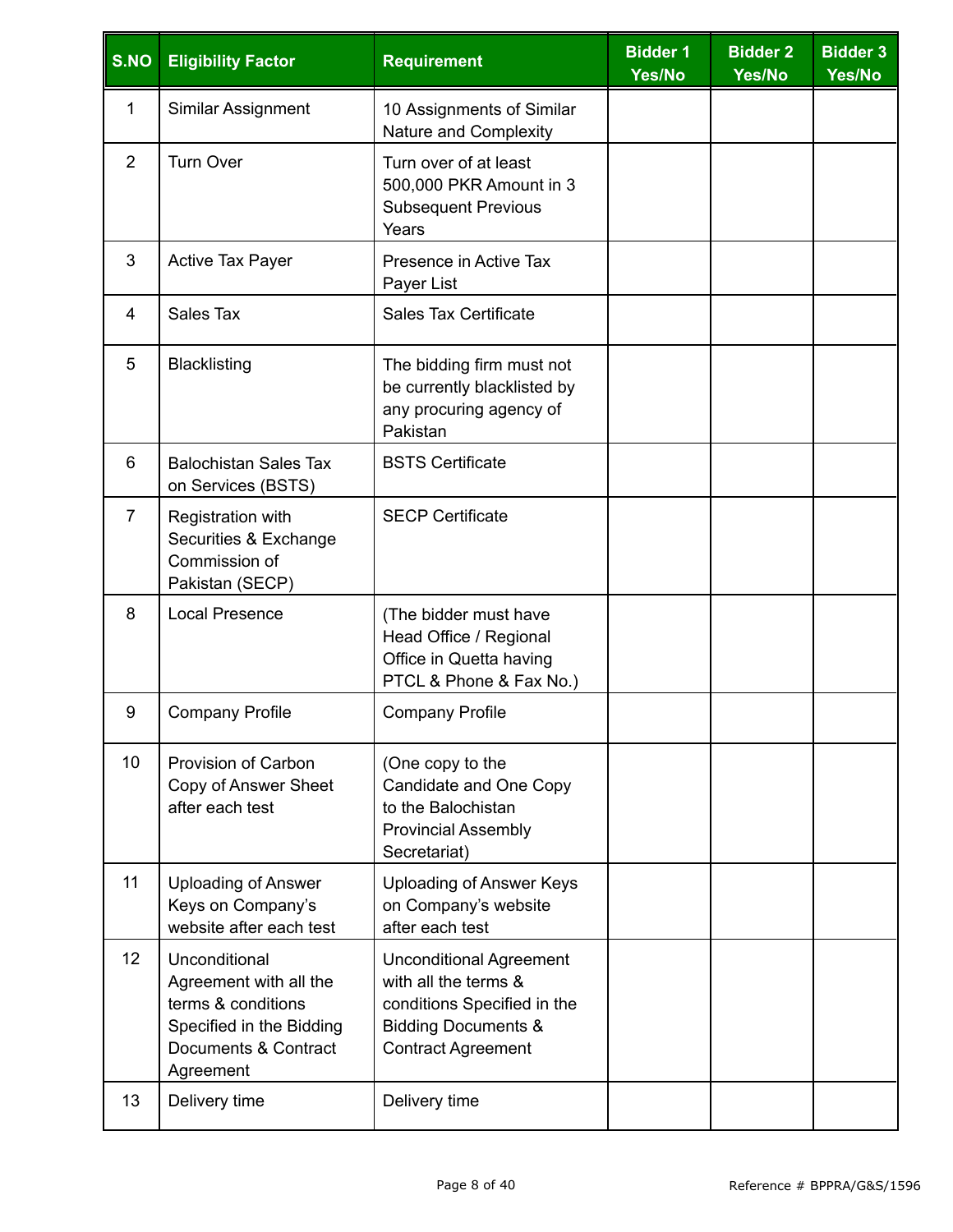- i. Firm must score "YES" in all requirements of the eligibility criteria to be categorized as Eligible."NO" to any requirement of the eligibility criteria, by any bidder shall render the Firm as Ineligible.
- ii. Subsequent upon said assessment, Bidders shall be categorized as:
	- 1. Eligible Bidders
	- 2. Ineligible Bidders

#### **2. Return of Financial Proposals to Ineligible Bidders.**

Proposals from Ineligible Bidders shall be declared "Non-Responsive", consequently shall NOT be accepted for any further evaluation:

- 1. Their Financial Proposals shall be returned without being opened.
- 2. Their Bid security shall be released upon their written request.

#### **Technical Evaluation:.**

The Bids of the Eligible Bidders shall then be evaluated in accordance with the requirements and marks shall be awarded accordingly. Firms scoring less than **70.00** out of **80** Marks in this evaluation shall be declared as Non-Responsive and the others shall be considered as Responsive.

Note: Upon finalization of Technical Evaluation, the list of Responsive & Non-Responsive bidders (mentioning reasons thereof) shall be displayed at the notice board of the Procuring Agency.

The Technically Responsive Proposals shall than be evaluated on the basis of the item-wise quoted Rates in the Financial Proposals and will be given Marks out of 20, where the least quoted price shall be awarded 20 out of 20 Marks and the others shall be awarded marks in the ratio with the lowest offered price with the weightage of 20 through this formula:

Cost Marking Formula (Item-wise Lowest price / under-consideration price) x 20

Example: Lowest rate for item "a" = 80 Rupees Price of under-consideration item "b" = 120 Rupees (Item-wise Lowest price / under-consideration price) x 20  $= (a / b) \times 30$  $= (80 / 120) \times 30$ = 20 Marks is the Financial Score for item "b"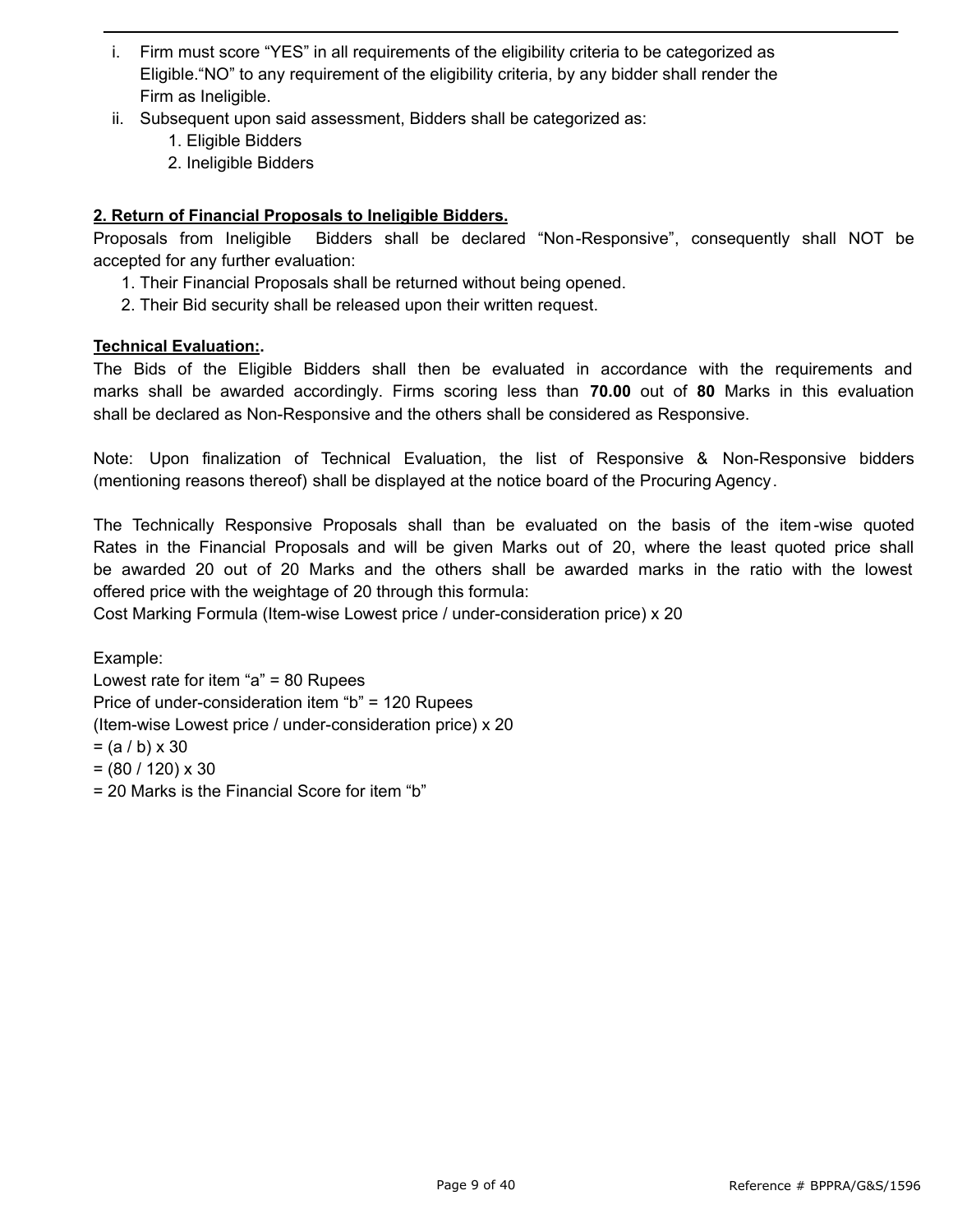#### **Bidders Technical Proposal**

| S.<br>No. | S. No as<br>per data<br>sheet | Generic /<br><b>Item Name</b> | Strength/<br>Dosage Form/<br><b>Specification</b> | <b>Trade Name</b> | <b>Unit Pack /</b><br>size | Qty | Name of<br><b>Manufacturer</b> |
|-----------|-------------------------------|-------------------------------|---------------------------------------------------|-------------------|----------------------------|-----|--------------------------------|
|           |                               |                               |                                                   |                   |                            |     |                                |
|           |                               |                               |                                                   |                   |                            |     |                                |
|           |                               |                               |                                                   |                   |                            |     |                                |
|           |                               |                               |                                                   |                   |                            |     |                                |
|           |                               |                               |                                                   |                   |                            |     |                                |

## **4. Return of Non-Responsive Proposals & preparation of Technical Evaluation**

#### **Report.**

Technical Proposals not conforming to the required technical, administrative or legal requirements shall be declared as "Non-Responsive" and consequently shall NOT be accepted for any further evaluation:

- 1. Their financial proposals shall be returned without being opened.
- 2. Their Bid security shall be released upon their written request.

3. If the work can be split among multiple vendors and evaluation is being done on item-wise basis, then a Firm shall only be Non-Responsive for specific item/s in which it does not meet the minimum technical qualification. And may be recommended for item/s in which it is technically responsive.

4. Technical Evaluation Report shall be prepared duly signed by all the members of the **Procurement Committee**, giving **REASONS** for;

- i. Acceptance of the Eligible & Responsive Bid/s
- ii. Rejection of the Ineligible &/OR Non-Responsive Bid/s

#### **5. Financial Evaluation.**

Financial Proposals of the Responsive Technical Proposals shall be publicly opened as specified in this document under the heading of "Letter of Invitation for Bid". Financial Comparative Statement / Evaluation Report of the "Responsive Proposals" shall be prepared by the **Procurement Committee**  in the following manner: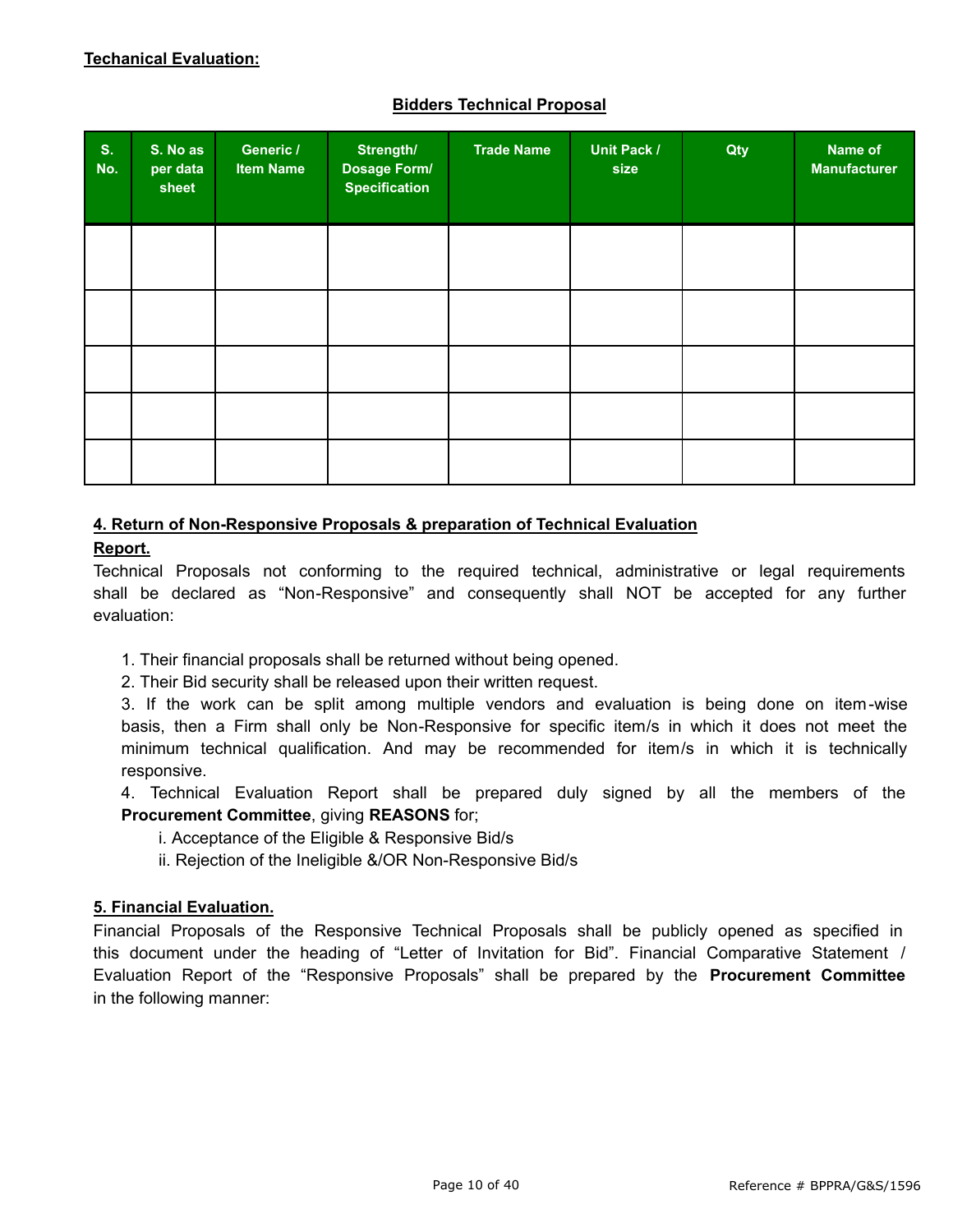| S.<br>No. | S. No as<br>per data<br>sheet | Generic /<br><b>Item Name</b> | <b>Specification</b> | <b>Trade</b><br><b>Name</b> | <b>Unit</b><br>Pack<br>size | Retail<br><b>Price</b> | <b>Trade</b><br><b>Price</b> | <b>Offered Price</b><br>per unit (mg,<br>ml, cap, tab<br>etc) | Qty |
|-----------|-------------------------------|-------------------------------|----------------------|-----------------------------|-----------------------------|------------------------|------------------------------|---------------------------------------------------------------|-----|
|           |                               |                               |                      |                             |                             |                        |                              |                                                               |     |
|           |                               |                               |                      |                             |                             |                        |                              |                                                               |     |
|           |                               |                               |                      |                             |                             |                        |                              |                                                               |     |
|           |                               |                               |                      |                             |                             |                        |                              |                                                               |     |
|           |                               |                               |                      |                             |                             |                        |                              |                                                               |     |

**Note: This form is to be submitted in a separate sealed envelope to be kept within the main sealed envelope of the bid.**

#### **6. Recommendation of Procurement Committee & Uploading of Evaluation Report.**

After Technical and Financial Evaluation of the Bids, both the Technical & the Financial Evaluation Reports shall be combined, this Report shall be called the "Evaluation Report". The Evaluation Report must clearly state justification for acceptance of lowest evaluated Bid/s, and reason/s for non-acceptance of all other Bids. Consequently, lowest financial Bidder among the "Eligible and Responsive Bidders" shall be recommended for the Award of Contract/ Annual Rate Contracting Agreement by the **Procurement Committee**. The Procuring Agency shall upload this Bid Evaluation Report at the website of Balochistan Public Procurement Regulatory Authority under the relevant TSE number, at-least threee days prior to the award of Contract. Copy of the same shall be provided to bidders upon their request.

#### **7. Award of Contract.**

Annual rate Contracting Agreement/ Contract shall be executed with the lowest evaluated bidder after three days of uploading of the Evaluation Report at B-PPRA Website.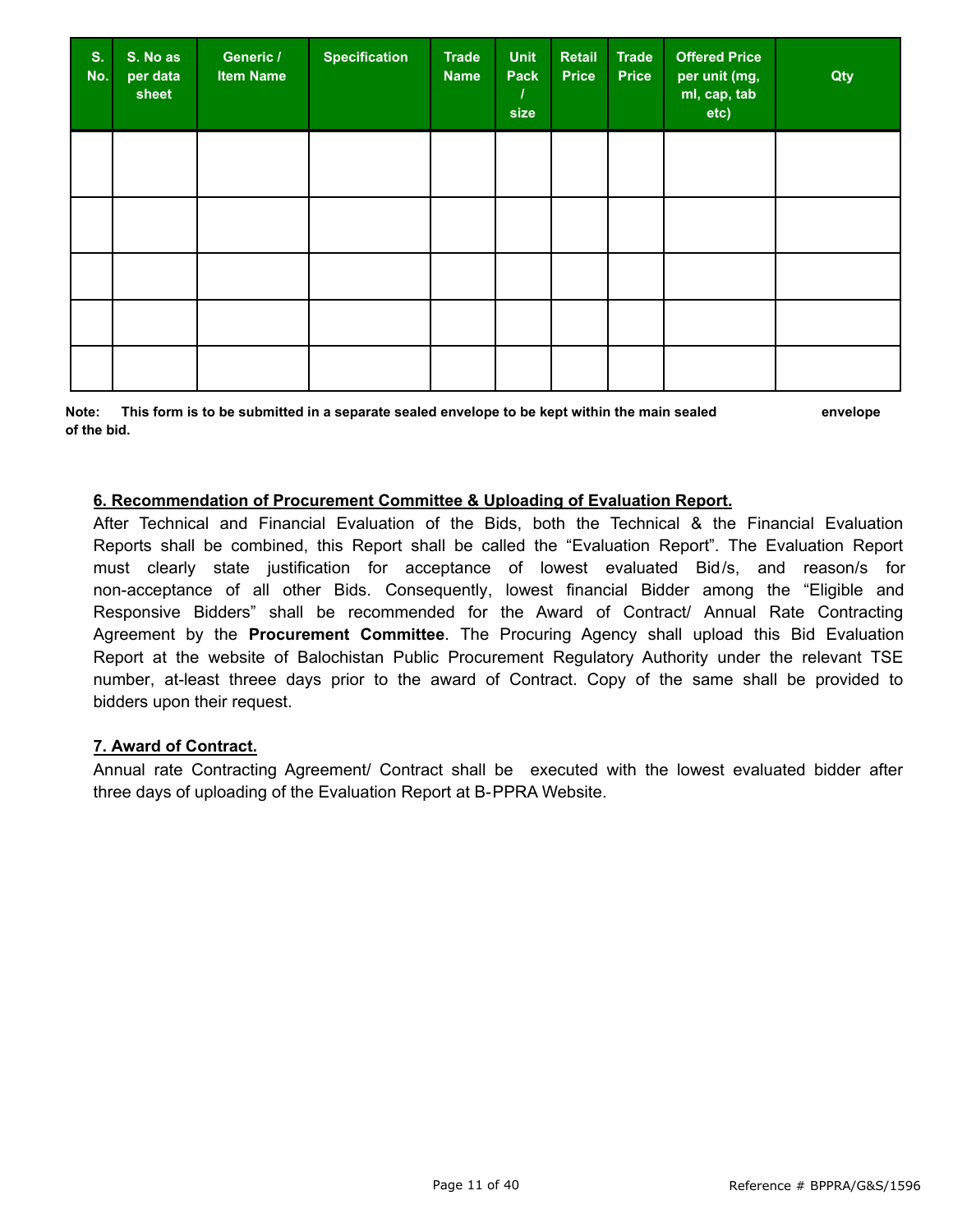

**Tender Number: TSE-21220331732**

**Published Dated: 3/16/2022** 

## **PROVINCIAL ASSEMBLY SECRETARIAT (CHARGED**

## **BIDDING DOCUMENT FOR THE PURCHASE OF**

**Hiring of Testing Agency for Recruitment of Staff**

# **(FINANCIAL PROPOSAL)**

## **TSE-21220331732**

**NAME OF BIDDER:**

**(To be filled-in by the Bidder)**

**Designation of the Procurement Officer:** 

**Procuring Agency's Address:\_\_\_\_\_\_\_\_\_\_\_\_\_\_\_\_\_\_\_\_\_\_\_\_\_\_\_\_\_\_\_\_\_\_\_\_\_\_\_\_\_\_**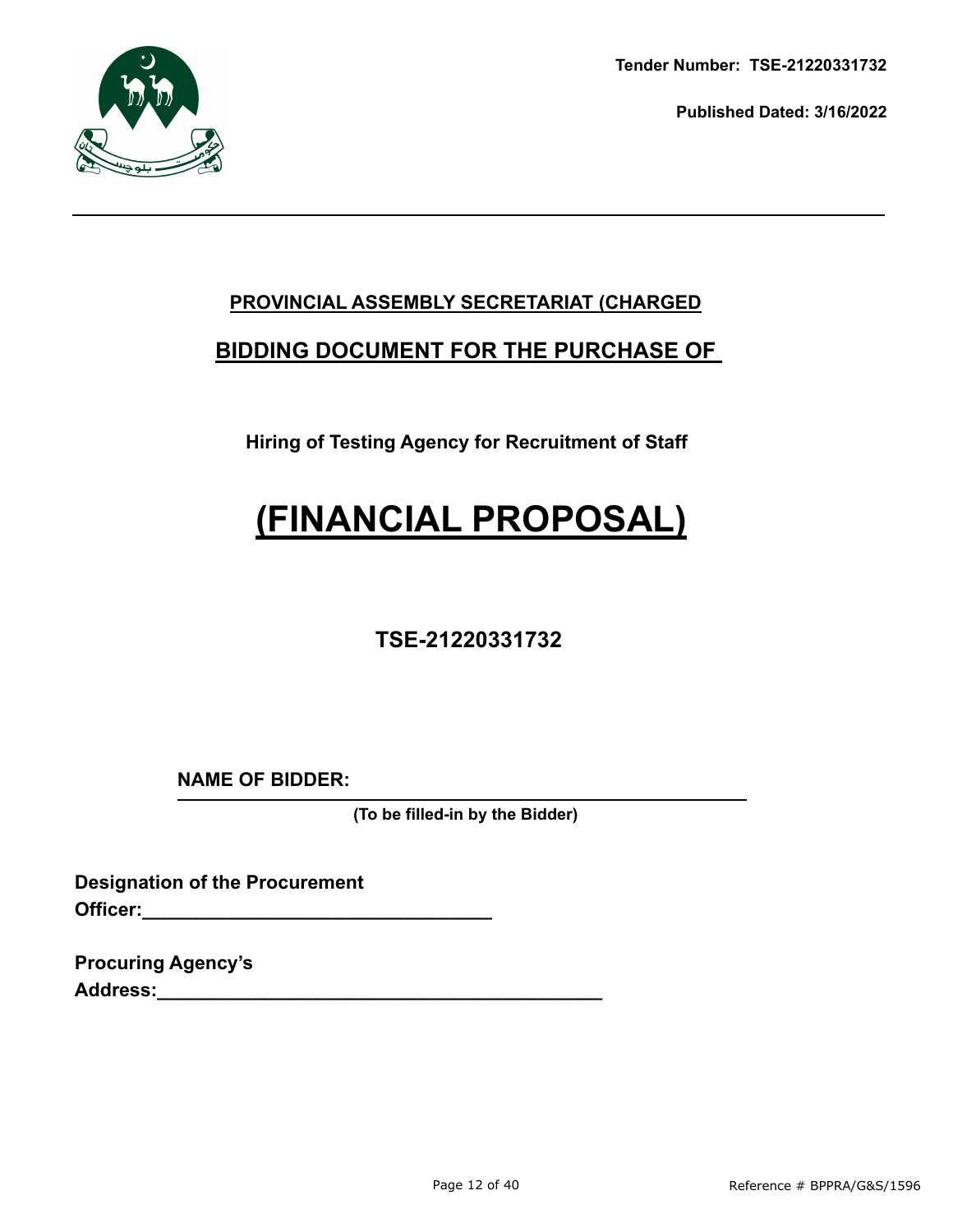**1. Financial Evaluation.** Financial Proposals of the Responsive Technical Proposals shall be publicly opened as specified in this document under the heading of "Letter of Invitation for Bid". 2. Financial Comparative Statement / Evaluation Report of the "Responsive Proposals" shall be prepared by the **Procurement Committee** in the following manner:

| S <sub>r</sub><br>No. | S. No as<br>per data<br>sheet | Generic /<br><b>Item Name</b> | <b>Specification</b> | <b>Trade</b><br><b>Name</b> | <b>Unit</b><br>Pack<br>size | Retail<br><b>Price</b> | <b>Trade</b><br><b>Price</b> | <b>Offered Price</b><br>per unit (mg,<br>ml, cap, tab<br>etc) | Qty |
|-----------------------|-------------------------------|-------------------------------|----------------------|-----------------------------|-----------------------------|------------------------|------------------------------|---------------------------------------------------------------|-----|
|                       |                               |                               |                      |                             |                             |                        |                              |                                                               |     |
|                       |                               |                               |                      |                             |                             |                        |                              |                                                               |     |
|                       |                               |                               |                      |                             |                             |                        |                              |                                                               |     |
|                       |                               |                               |                      |                             |                             |                        |                              |                                                               |     |
|                       |                               |                               |                      |                             |                             |                        |                              |                                                               |     |

**Note: This form is to be submitted in a separate sealed envelope to be kept within the main sealed envelope of the bid.**

#### **INSTRUCTIONS FOR PREPARING FINANCIAL PROPOSAL**

These Instruction are being given for strict compliance by the Bidders. **Failure to fulfill any instruction given here-under may result in dis-qualification of the Bid/s**.

Financial Proposals shall be prepared on following lines: -

- 1. Sealed Envelope containing the Financial Proposal should clearly state:
	- **a. "Name of Bidder "**
	- **b. "Name of Tender"**
	- **c. "Financial Proposal"**
- 2. The portion of Financial Proposal of this bidding document duly filled, supported with Bidder's covering Letter be attached as the Financial Proposal of the bidder
- 3. Following information should be attached/contained in the Financial proposal:
	- a. Original Bid Security (If required by the Procuring Agency)
	- b. Taxes must be included along-with the price of each item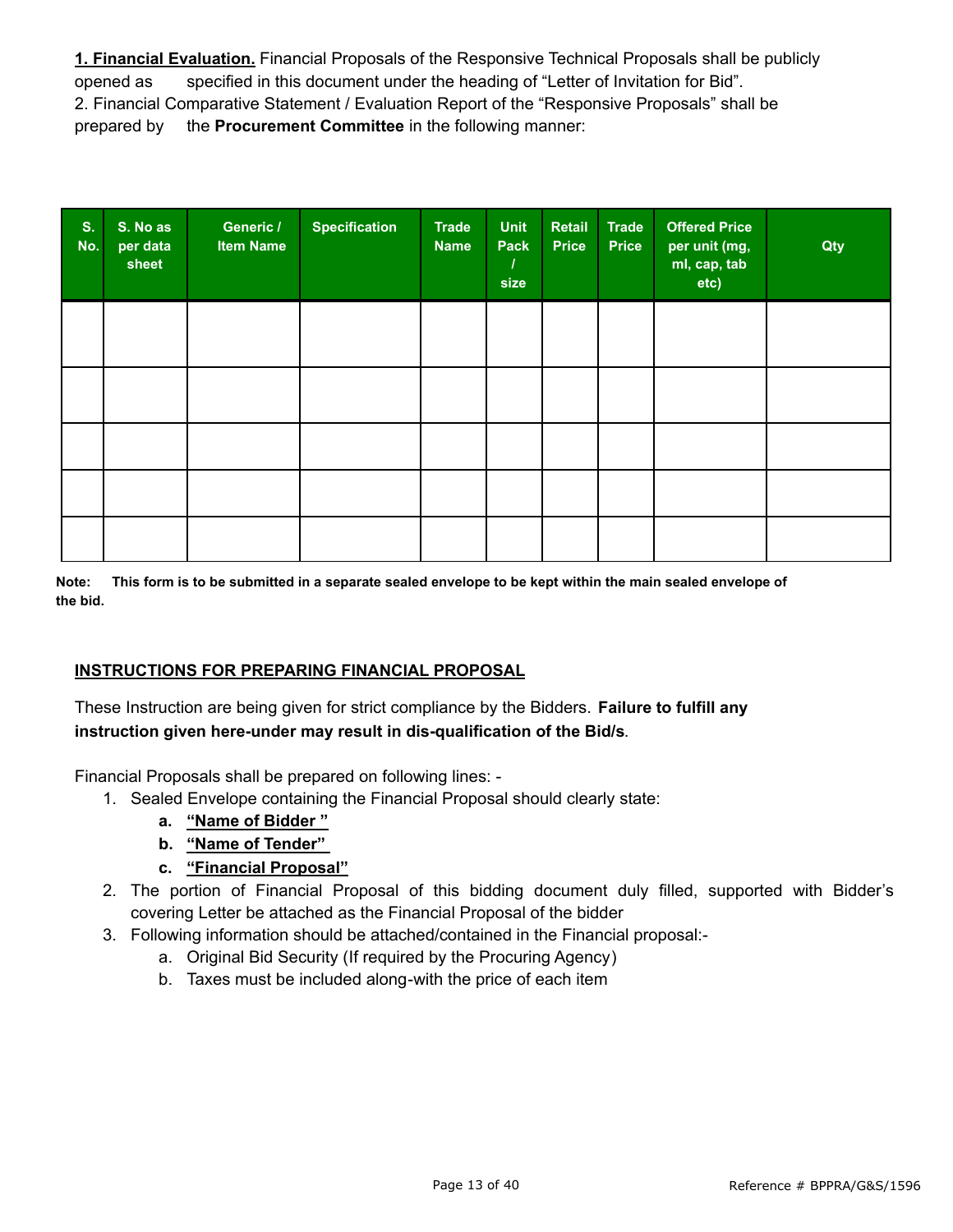- 4. Serial Numbers of items must be quoted as mentioned in the "Bidding Document" (in-case of difference in serial numbers between "Bidding Documents" and "Financial Bid" the bid may qualify for rejection.
- 5. No technical detail / specification may be mentioned in the financial bid. In-case of multiple offers/ items quoted against a single item, each item may be distinguished as option # a, b, c etc. against the respective Serial No.
- 6. Offer must be quoted on TCA (Total Cost of Acquisition) basis at the risk & cost of the bidder. This means:
	- i. ALL costs (including duties, taxes & other Govt. payables) incurred up-to delivery at the designated location of the Procuring Agency
	- ii. Loading, unloading and other labor charges
	- iii. Complete services as required in the schedule of requirements of this bidding document
	- iv. Cost including fixation, assembling, dismantling etc. (As & where applicable)
- 7. Taxes must be included along-with the price of each item
- 8. In-case of any Tax exemptions, exemption certificate from the concerned Tax Office / Regional Tax Office pertaining particularly to this case may be provided; otherwise taxes shall be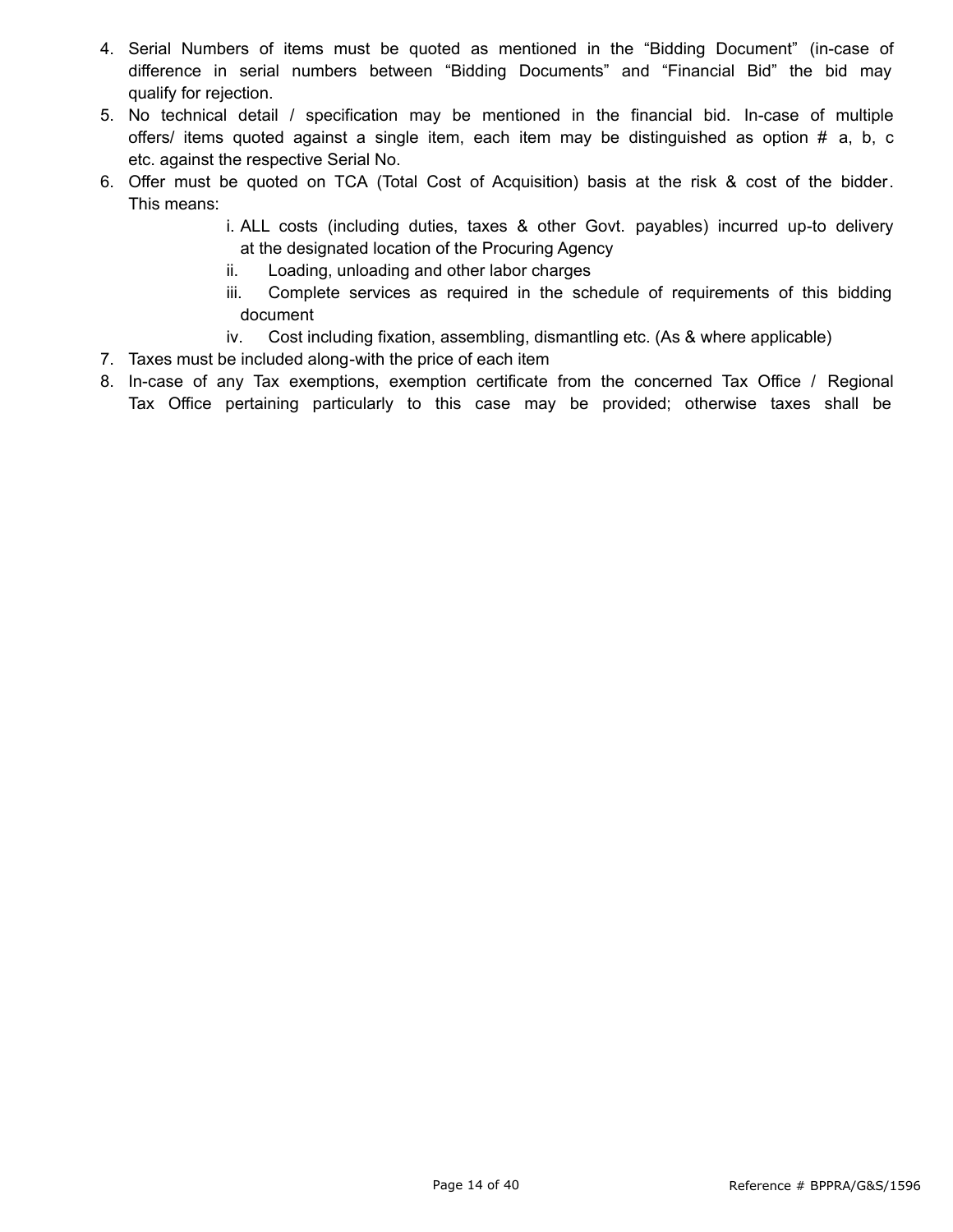## **CONTRACT AGREEMENT**

Contract No. The Dated Dated Contract No.

Contract Value: Contract Title: \_\_\_\_\_\_\_\_\_\_\_\_\_\_\_\_\_

………………………………… (name of Supplier) hereby declares that it has not obtained or induced the procurement of any contract, right, interest, privilege or other obligation or benefit from Government of Balochistan (GoB) or any administrative department or agency thereof or any other entity owned or controlled by GoB through any corrupt business practice.

ql-align-justify">ql-align-justify">ql-align-justify">ql-align-justify"> Without limiting the generality of the foregoing, (name of Supplier) represents and warrants that it has fully declared the brokerage, commission, fees etc. paid or payable to anyone and not given or agreed to give and shall not give or agree to give to anyone within or outside Balochistan either directly or indirectly through any natural or juridical person, including its affiliate, agent, associate, broker, consultant, director, promoter, shareholder, sponsor or subsidiary, any commission, gratification, bribe, finder's fee or kickback, whether described as consultation fee or otherwise, with the object of obtaining or inducing the procurement of a contract, right, interest, privilege or other obligation or benefit in whatsoever form from GoB, except that which has been expressly declared pursuant hereto.

(name of Supplier) certifies that it has made and will make full disclosure of all agreements and arrangements with all persons in respect of or related to the transaction with GoB and has not taken any action or will not take any action to circumvent the above declaration, representation or warranty.

(name of Supplier) accepts full responsibility and strict liability for making any false declaration, not making full disclosure, misrepresenting facts or taking any action likely to defeat the purpose of this declaration, representation and warranty. It agrees that any contract, right, interest, privilege or other obligation or benefit obtained or procured as aforesaid shall, without prejudice to any other rights and remedies available to GoB under any law, contract or other instrument, be voidable at the option of GoB.

Notwithstanding any rights and remedies exercised by GoB in this regard, (name of Supplier) agrees to indemnify GoB for any loss or damage incurred by it on account of its corrupt business practices and further pay compensation to GoB in an amount equivalent to ten time the sum of any commission, gratification, bribe, finder's fee or kickback given by (name of Supplier) as aforesaid for the purpose of obtaining or inducing the procurement of any contract, right, interest, privilege or other obligation or benefit in whatsoever form from GoB.

Name of Buyer: ……………… Name of Seller/Supplier: ………… Signature: …………………… Signature: ………………………… (Seal) (Seal)

;

;

;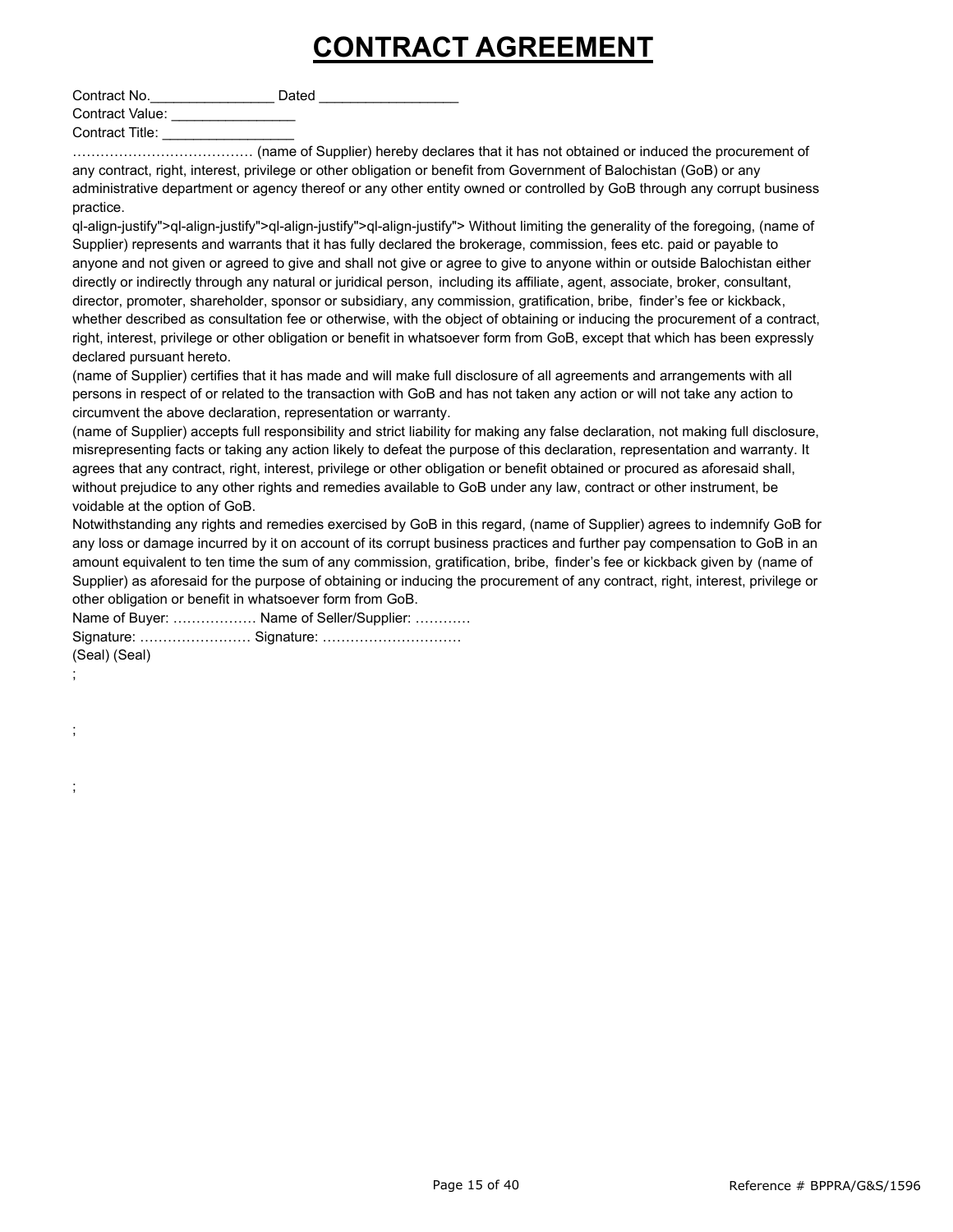## **INTEGRITY PACT**

Contract No. Contract No. Contract Value:

Contract Title: \_\_\_\_\_\_\_\_\_\_\_\_\_\_\_\_\_

………………………………… (name of Supplier) hereby declares that it has not obtained or induced the procurement of any contract, right, interest, privilege or other obligation or benefit from Government of Balochistan (GoB) or any administrative department or agency thereof or any other entity owned or controlled by GoB through any corrupt business practice.

ql-align-justify">ql-align-justify">ql-align-justify">ql-align-justify"> Without limiting the generality of the foregoing, (name of Supplier) represents and warrants that it has fully declared the brokerage, commission, fees etc. paid or payable to anyone and not given or agreed to give and shall not give or agree to give to anyone within or outside Balochistan either directly or indirectly through any natural or juridical person, including its affiliate, agent, associate, broker, consultant, director, promoter, shareholder, sponsor or subsidiary, any commission, gratification, bribe, finder's fee or kickback, whether described as consultation fee or otherwise, with the object of obtaining or inducing the procurement of a contract, right, interest, privilege or other obligation or benefit in whatsoever form from GoB, except that which has been expressly declared pursuant hereto.

(name of Supplier) certifies that it has made and will make full disclosure of all agreements and arrangements with all persons in respect of or related to the transaction with GoB and has not taken any action or will not take any action to circumvent the above declaration, representation or warranty.

(name of Supplier) accepts full responsibility and strict liability for making any false declaration, not making full disclosure, misrepresenting facts or taking any action likely to defeat the purpose of this declaration, representation and warranty. It agrees that any contract, right, interest, privilege or other obligation or benefit obtained or procured as aforesaid shall, without prejudice to any other rights and remedies available to GoB under any law, contract or other instrument, be voidable at the option of GoB.

Notwithstanding any rights and remedies exercised by GoB in this regard, (name of Supplier) agrees to indemnify GoB for any loss or damage incurred by it on account of its corrupt business practices and further pay compensation to GoB in an amount equivalent to ten time the sum of any commission, gratification, bribe, finder's fee or kickback given by (name of Supplier) as aforesaid for the purpose of obtaining or inducing the procurement of any contract, right, interest, privilege or other obligation or benefit in whatsoever form from GoB.

Name of Buyer: ……………… Name of Seller/Supplier: ………… Signature: …………………… Signature: …………………………

(Seal) (Seal)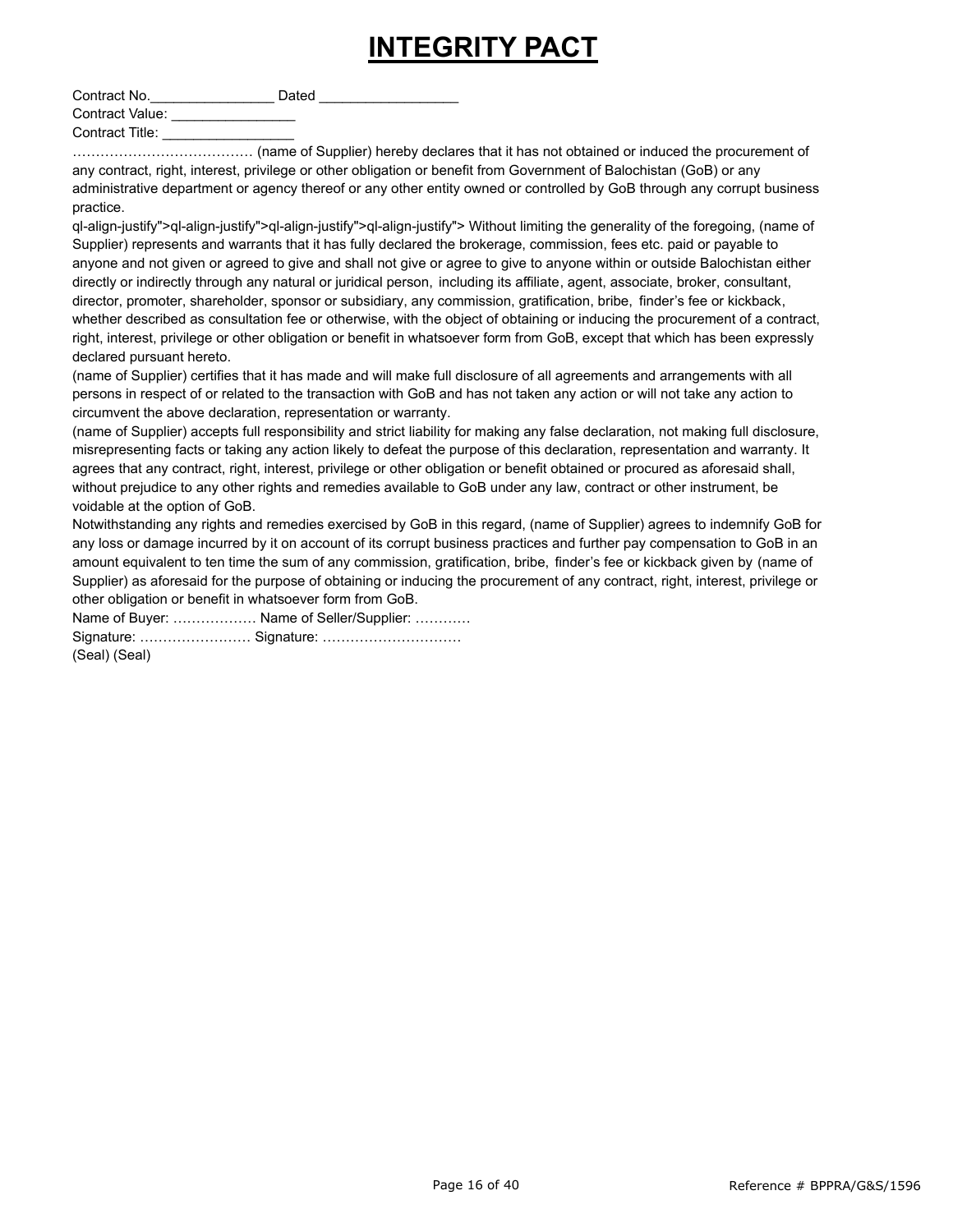

## PROCUREMENT CELL

### BALOCHISTAN PROVINCIAL ASSEMBLY SECRETARIAT, ZARGHOON ROAD, QUETTA, TEL: 081-9203079 Ext 338, 375

# BIDDING DOCUMENT

FOR

#### HIRING THE SERVICES OF TESTING AGENCY TO CONDUCT WRITTEN/SCREENING TESTS OF RECRUITMENT FOR VARIOUS CATEGORIES OF REGULAR POSTS

IN

#### BALOCHISTAN ASSEMBLY SECRETARIAT AND MPA'S HOSTEL QUETTA

## Last date for submission of bid is –

Monday the 4th April, 2022 before 11:00 AM **Tender shall be opened on:** Monday the  $4<sup>th</sup>$  April, 2022 at 11:30 AM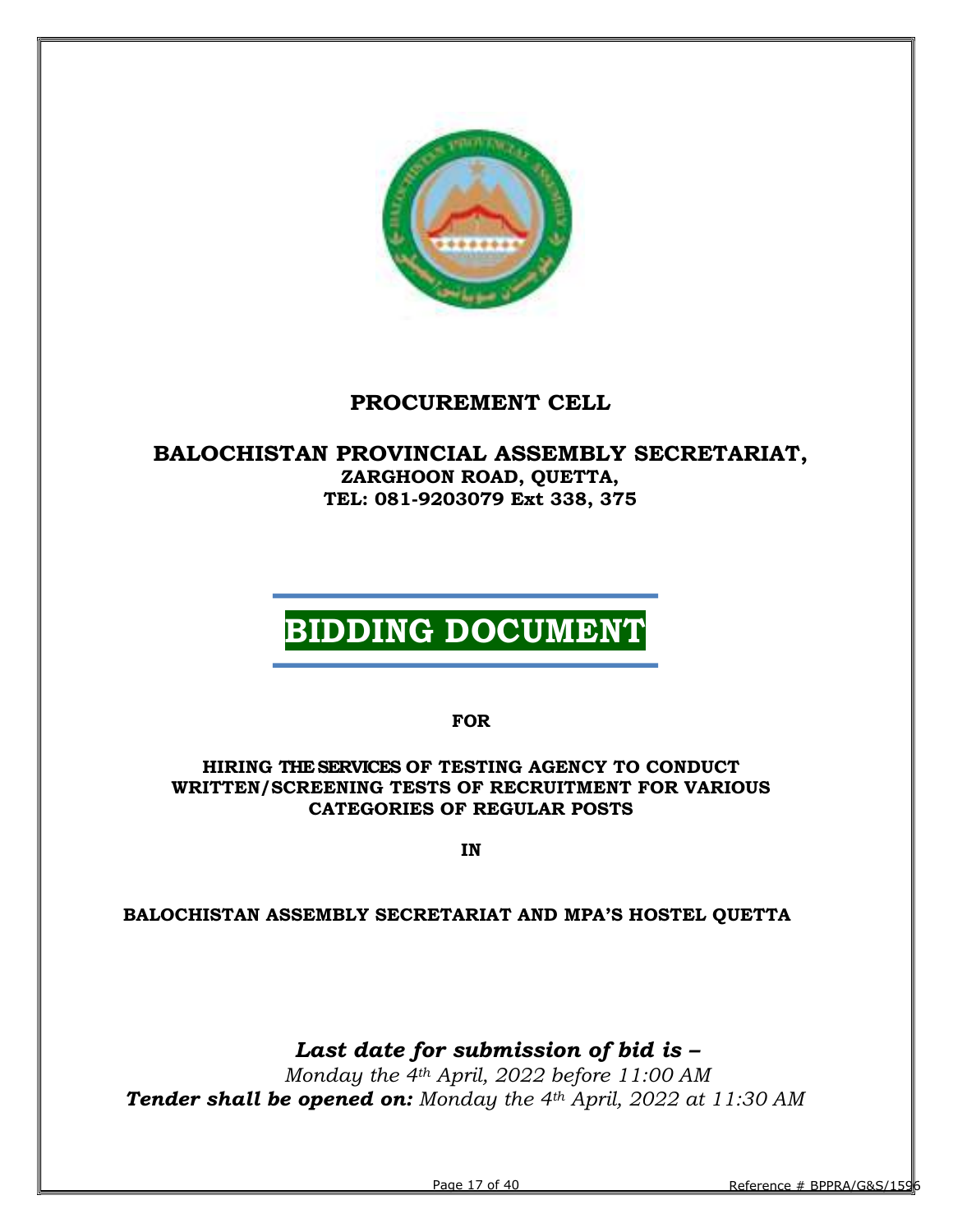#### TABLE OF CONTENTS

| $\pmb{\#}$ | <b>Contents</b>                                            |                  | Page           |
|------------|------------------------------------------------------------|------------------|----------------|
| 1.         | Notice Inviting Tender (NIT)                               |                  | 1              |
| 2.         | <b>Bid Invitation</b>                                      |                  | $\overline{2}$ |
| 3.         | Procedure for Submission and Opening of Bids               |                  | $\overline{2}$ |
| 4.         | Terms & Conditions                                         |                  | $3 - 5$        |
| 5.         | ToRs. for Testing Agency                                   |                  | $6 - 7$        |
| 6.         | <b>Instructions for Preparing Bids</b>                     |                  | 8              |
| 7.         | <b>Bid Evaluation Criteria</b>                             |                  | 9              |
| 8.         | Evaluation Criteria for Eligibility of Bidders             | $(Annexure - A)$ | $10 - 11$      |
| 9.         | Format for Assessment of Eligibility of Bidders            | (Annexure – B)   | $12 - 13$      |
| 10.        | Technical Bid Evaluation Criteria                          | $(Annexure - C)$ | 14             |
| 11.        | Format for Assessment of Technical Eligibility<br>Criteria | $(Annexure - D)$ | 15             |
| 12.        | Data Sheet                                                 | $(Annexure - E)$ | 16             |
| 13.        | Comparative Statement of Financial Proposal                | $(Annexure - F)$ | 18             |
| 14.        | <b>Bid Application Form</b>                                | $(Annexure - G)$ | 19             |
| 15.        | Declaration                                                | $(Annexure - H)$ | 20             |
| 16.        | Format for Covering Letter                                 | $(Annexure - I)$ | 21             |
| 17.        | Format for Power-of-Attorney                               | (Annexure - J)   | 22             |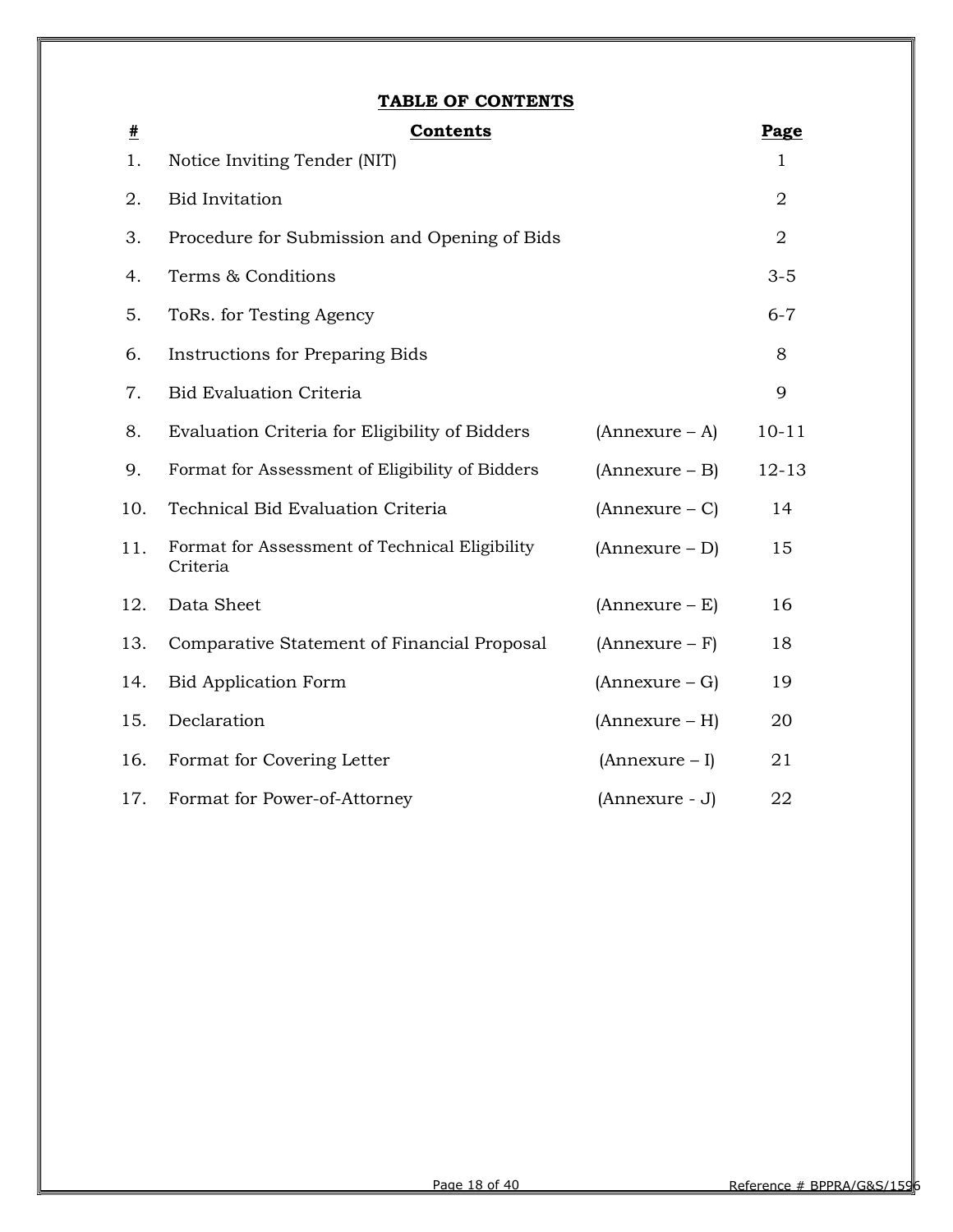#### NOTICE INVITING TENDER

Balochistan Provincial Assembly Secretariat invites sealed bids as per Balochistan Public Procurement Regulatory Authority (BPPRA) Rules, 2014 from well-reputed and registered Testing Agencies having registration and active status of NTN and BST with Federal Board of Revenue and Balochistan Revenue Authority respectively for "CONDUCTING WRITTEN/SCREENING TESTS FOR RECRUITMENT TO VARIOUS CATEGORIES OF REGULAR POSTS" laying vacant in Balochistan Assembly Secretariat and MPA's Hostel Quetta on the basis of following terms & conditions: -

- 1. The bidder shall not be blacklisted by any of Provincial or Federal Government Department, Agency, Organization or Autonomous Body or Private Sector Organization anywhere in Pakistan.
- 2. Detailed bidding document, containing eligibility criteria, terms & conditions and evaluation criteria for hiring services of a testing agency, can be obtained from Room # 38 Procurement Cell Balochistan Provincial Assembly Secretariat on payment of Rs.1000/- in National Bank of Pakistan through Green Deposit Challan in favor of Secretary Balochistan Provincial Assembly Secretariat, Quetta (Head of Account CO-3870 and DDO Code QA-7022). Bidding document can also be downloaded from the Balochistan Provincial Assembly website www.pabalochistan.gov.pk and from BPPRA website www.bppra.gob.pk.
- 3. Single stage two envelope bidding method shall be used as per Rule 41-(3) of the BPPRA Rules, 2014.
- 4. The Sealed Bids (Technical & Financial) along with all necessary documents shall be dropped in the Tender Box placed at the reception of the Admin Block of Balochistan Provincial Assembly Secretariat on or before **Monday the 4<sup>th</sup> April, 2022 at 11:00 am.** Only Technical Bids will be opened at 11:30 am on the same day in the presence of the participating companies(s) or their authorized representative in the Committee Room # 05 Balochistan Provincial Assembly Secretariat.
- 5. Financial bids of technically qualified bidders shall be opened in presence of bidders or their authorized representatives at the time, date and venue to be announced and communicated to the bidders in advance. Whereas, financial bids of technically nonresponsive bidders will be returned un-opened to the respective bidders.
- 6. Bidders shall quote their rates, inclusive of all applicable taxes, duties and other ancillary costs associated with providing testing services.
- 7. The bids must accompany Bid Security of Rs.500,000/- in the shape of Call Deposit or Bank Guarantee issued from a scheduled bank in favor of Secretary Balochistan Provincial Assembly Secretariat.
- 8. The contract shall be awarded, as per the terms and conditions mentioned in bidding document, for the period of two years.
- 9. The Balochistan Provincial Assembly Secretariat reserves the right to cancel the bidding process at any stage as per rule-38 of the BPPRA Rules, 2014 without assigning any reason.

#### CONTACT INFORMATION:

Telephone Number: 081-9203079 Ext – 338, 375 Fax Number: 081-9202575 Email Address: bpaprocurement@yahoo.com

> Procurement Cell Balochistan Assembly Secretariat Zarghoon Road Quetta.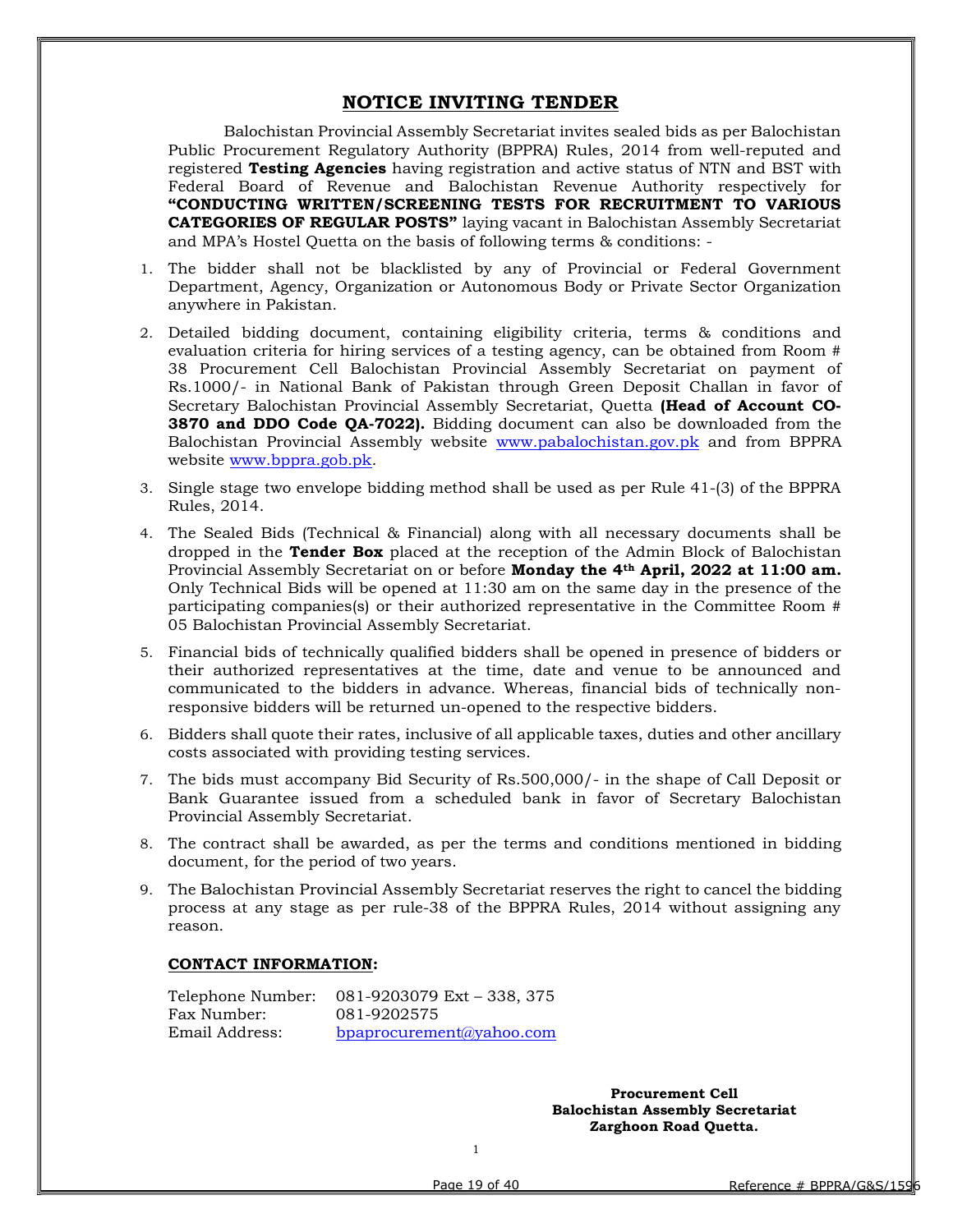#### BIDS INVITATION:

Balochistan Provincial Assembly Secretariat, Zarghoon Road Quetta intends to invite sealed bids as per Balochistan Public Procurement Regulatory Authority (BPPRA) Rules, 2014 from well reputed and registered Testing Agencies having registration and active status of NTN and BST with Federal Board of Revenue and Balochistan Revenue Authority respectively for "CONDUCTING WRITTEN/SCREENING TESTS FOR RECRUITMENT TO VARIOUS CATEGORIES OF REGULAR POSTS" laying vacant in Balochistan Assembly Secretariat and MPA's Hostel Quetta.

#### PROCEDURE FOR SUBMISSION AND OPENING OF BIDS:

Bid Complete in all respect (Properly bind, indexed, Pages numbered) shall be dropped in the Tender Box placed at reception of the Admin Block Balochistan Provincial Assembly Secretariat on or before **Monday the 4th April, 2022 at** 11:00 am on "Single Stage - Two Envelope Basis" as laid down in Rule 41-(3) of the Balochistan Public Procurement Regulatory Authority (BPPRA) Rules, 2014 which states that —

- a) bid shall comprise a SINGLE PACKAGE containing two separate envelopes. Each envelope shall contain separately the financial proposal and technical proposal;
- b) envelopes shall be marked as FINANCIAL PROPOSAL and TECHNICAL PROPOSAL in bold and legible letters to avoid confusion;
- c) initially, only the envelope marked Technical Proposal shall be opened and evaluated against the bidder's eligibility and technical evaluation criteria defined in **Annexure – A and C** of this bidding document;
- d) financial proposals of technically qualified bidders shall be opened at the time, date and venue announced and communicated to the bidders in advance; and
- e) financial proposals of the bidders found technically non-responsive shall be returned un-opened to the respective bidders.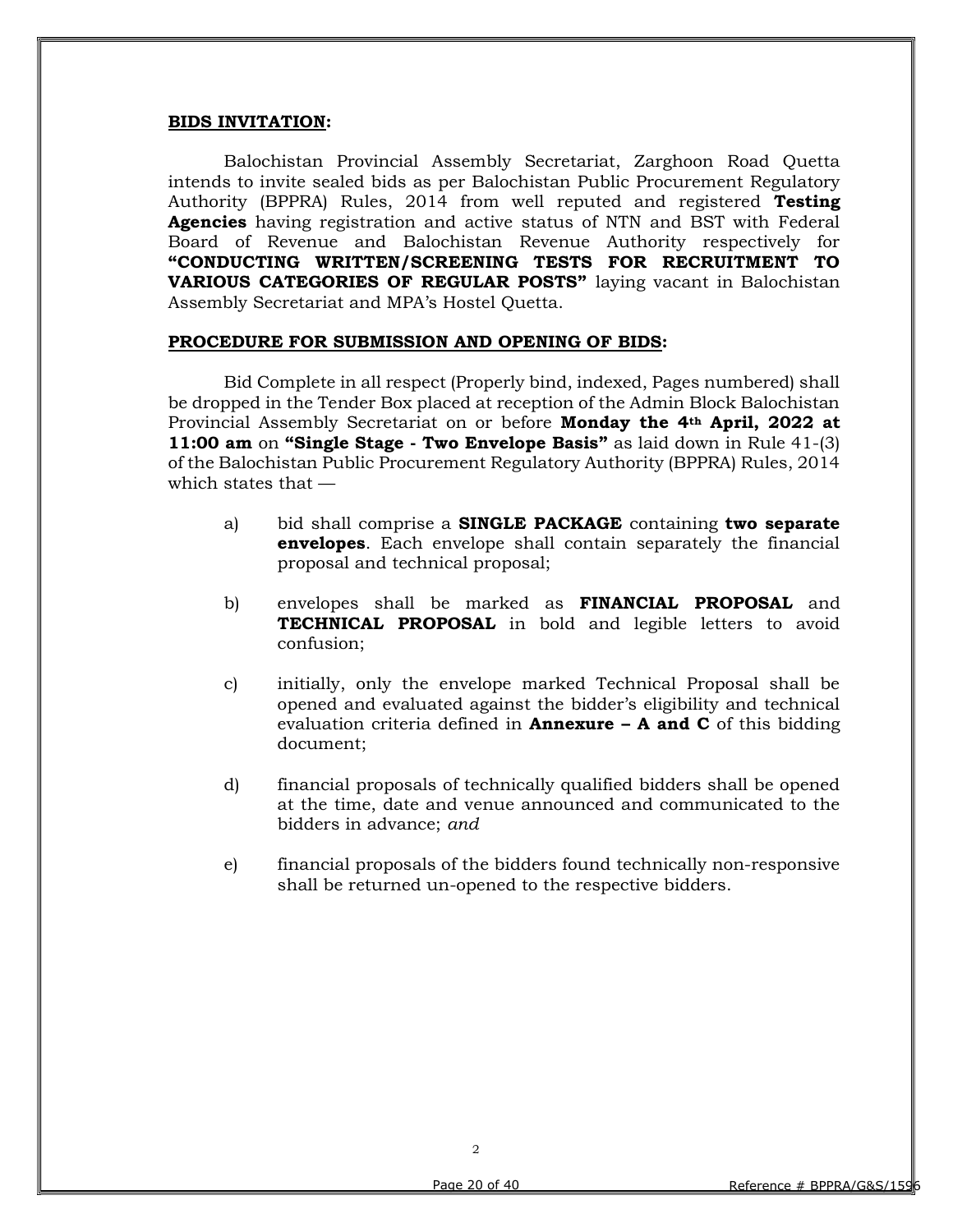#### TERMS & CONDITIONS:

#### 1. Applicability of the Balochistan Public Procurement Rules, 2014:

The bidding process shall be governed by Balochistan Public Procurement Regulatory Authority (BPPRA) Rules, 2014 as amended from time to time and instructions of the Government of Balochistan, in this respect, if and when received. If any term, condition, instruction, or provision in this bidding document is found inconsistent with BPPRA Rules, 2014 then the subject rules shall prevail.

#### 2. Transparency:

Transparency shall be the upmost priority throughout the recruitment process. Testing Agency shall be responsible for any litigation, claim and damages if any arises on the transparency of testing/screening process, at their end.

#### 3. Scope of Assignment:

About 200 (two hundred) regular posts of various categories are to be filled from amongst the eligible candidates throughout Balochistan. Hence, before submitting bids the bidders shall ensure their capacity in terms of managerial, financial, professional and technical competence and availability of physical resources to fairly, transparently, efficiently and effectively conduct the tests/screening of candidates.

If the successful bidder fails to provide satisfactory services within agreed period or are found to be indulged in corrupt or fraudulent practices, the Balochistan Provincial Assembly Secretariat shall have right to proceed against the bidder under relevant laws/rules.

#### 4. Eligibility Criteria of Candidates:

Eligibility of the candidates with respect to age, local/domicile, experience and qualification etc. are to be determined in conformity with Balochistan Provincial Assembly Secretariat (Recruitment) Rules, 2009 (amended to date) and the Orders, Notifications, Rules and Regulations of the Government of Balochistan, in this regard if any, issued from time to time.

The successful testing agency shall set the eligibility criteria of candidates in consultation with Balochistan Provincial Assembly Secretariat.

#### 5. Bid Security and Performance Guarantee:

The bidder shall submit bid security of Rs.500,000/- in shape of Call Deposit or Bank Guarantee in favour of Secretary Balochistan Provincial Assembly Secretariat. Bid security of technically non-responsive bidder(s) shall be returned within 30 days of declaration their bid as non-responsive, whereas, bid security of responsive bidder(s) shall be retained by this Secretariat till the time the contract has been signed and performance guarantee of Rs.10% has been submitted. Moreover, in the circumstances defined in rule-29 (5) of BPPRA Rules, 2014 bid security shall be forfeited.

#### 6. Carbon Copies and Answer Keys:

The responsive bidder, on successful completion of each written test, must ensure to provide carbon copy of the test to candidates and Balochistan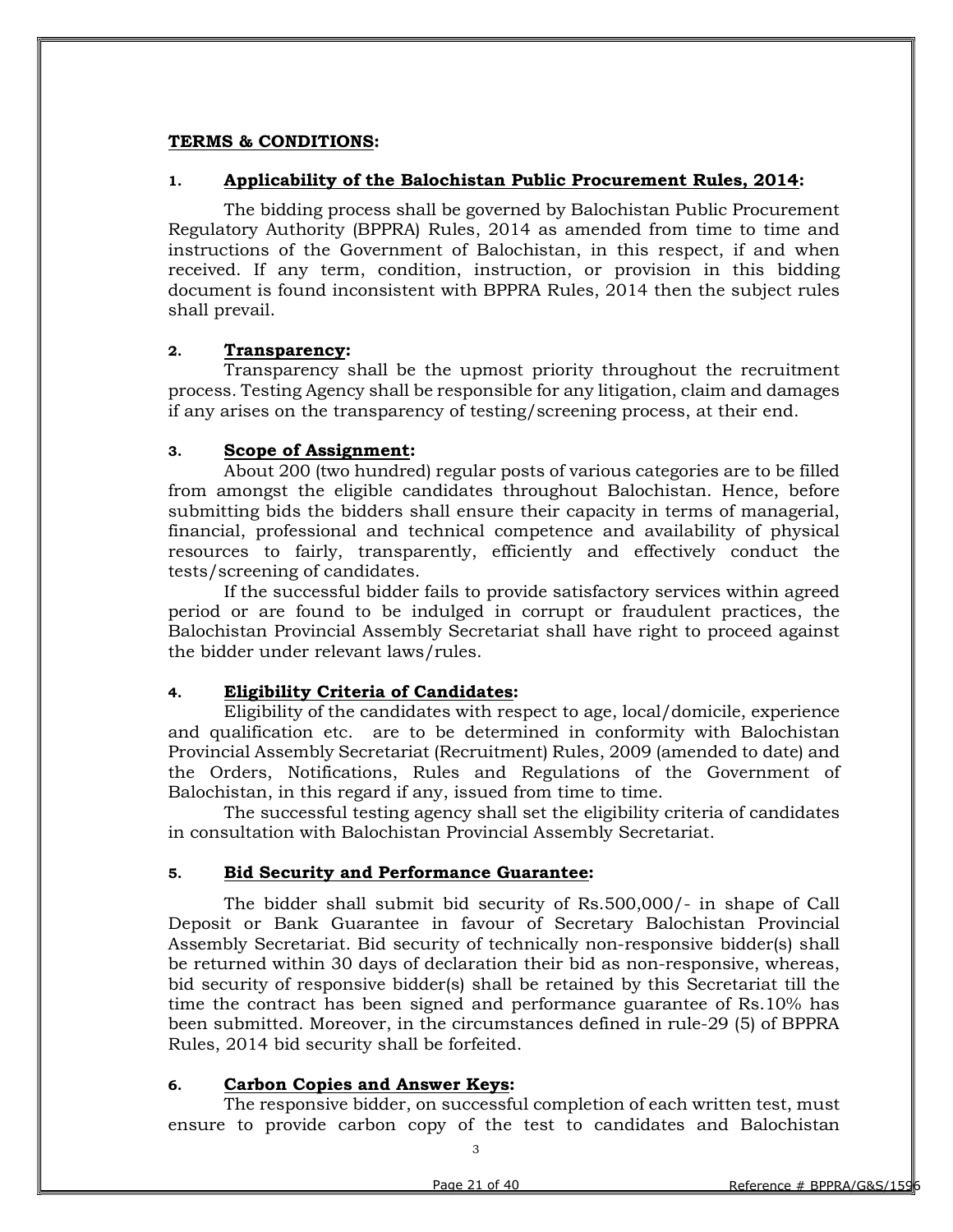Provincial Assembly Secretariat and upload the Answer Keys on their website immediately after conducting of test.

#### 7. Authorized Representative:

The representatives of the firms, authorized so, shall provide power of attorney as per the **Annexure – J** of this bidding document, on the stamp paper of Rs.100/-.

#### 8. Delivery Time:

The Testing Agency shall ensure to complete each testing/screening process (from advertisement of vacancies to announcement of results) within 60 (sixty) days, during the period of contract, unless interrupted by any unforeseen circumstances beyond the control of parties involved.

#### 9. Bid Validity:

Bid shall be valid for 90 days effective from the date of opening of financial bids.

#### 10. Quality Control and Inspection:

To ensure the quality of services and transparency during the tests, the representative(s) of Balochistan Provincial Assembly Secretariat shall be the integral part of invigilation/supervision team of the Testing Agency during conduct of tests.

Testing Agency will bear the Traveling and Daily Allowance (T.A/D.A) charges of the said representative(s), where applicable.

#### 11. Quoting of Rates:

A single rate per candidate, inclusive of all applicable taxes, duties and other ancillary costs associated with providing testing services, shall be quoted as per **Annexure – E** of this bidding document. After award of contract and advertisement of vacancies, the successful testing agency shall claim the quoted rate as a fee from the candidates. This Secretariat will neither pay any additional payment to the testing agency nor will contribute in fee payment of candidate.

#### 12. Award of Contract:

Contract shall be awarded to the single Testing Agency, for the period of two years, on the basis of "Quality and Cost Based Selection Method".

#### 13. Recommendation of Procurement Committee & Uploading of Bid Evaluation Report:

Bid evaluation report, explaining the ground for selection of responsive bidder and rejection of non-responsive bidder(s) shall be announced in the presence of bidders and/or their authorized representatives and subsequently shall be uploaded on the website of Balochistan Public Procurement Regulator Authority at least 3 working days prior to award of contract as required by rule-40 of the BPPRA Rules, 2014.

#### 14. Disqualification:

Following shall result in non-responsive bids and may lead to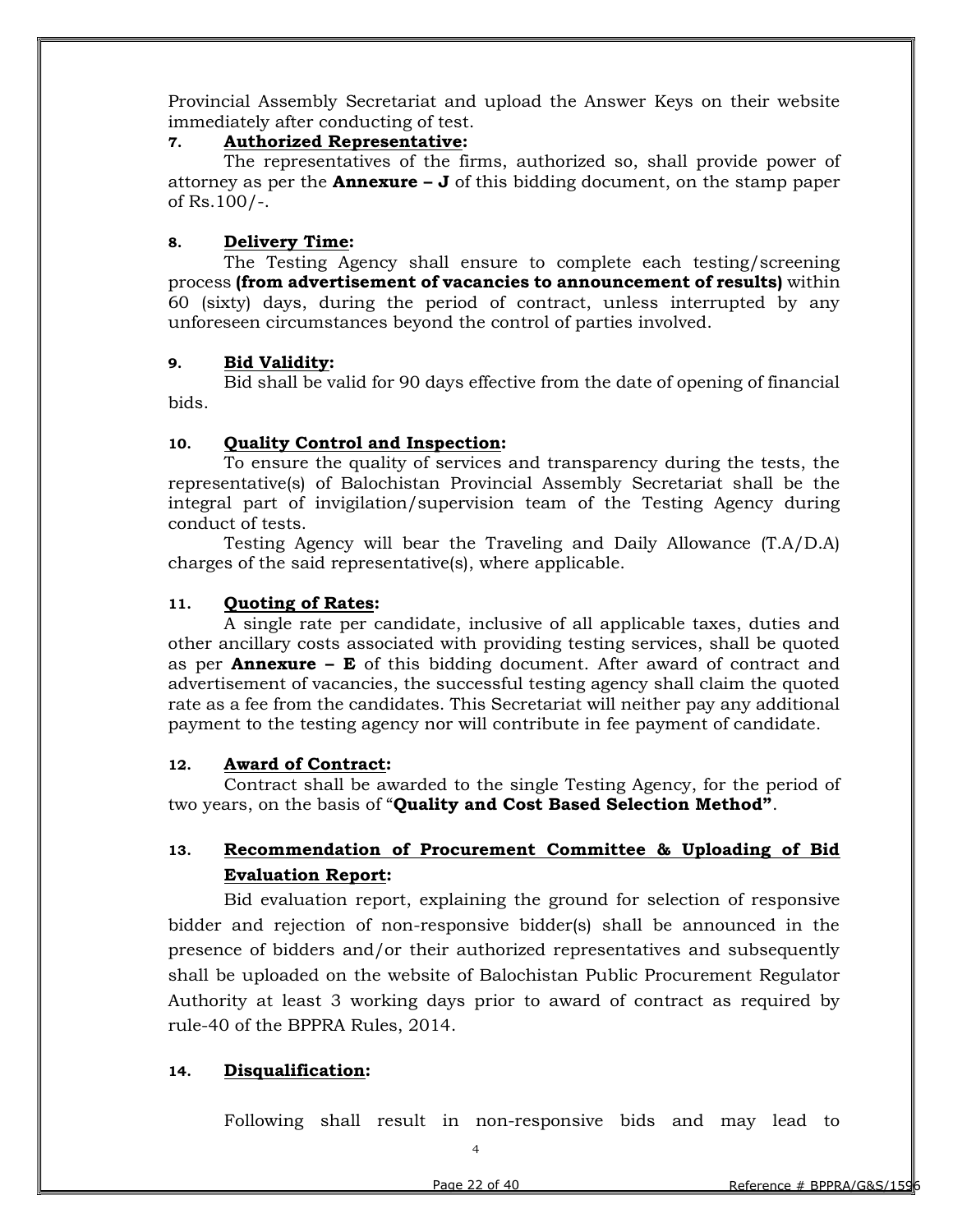disqualification of the bidder, if this Secretariat finds at any: -

- a) time, that the information submitted by the bidder concerning his qualification and professional, technical, financial, legal or managerial competence as contractor/service provider was false and materially inaccurate or incomplete; or
- b) stage that it has indulged in corrupt and fraudulent practices, as defined in BPPRA Rules, 2014.

#### 15. Blacklisting:

Following shall result in blacklisting of the contractor/service provider: -

- a) conviction for fraud, corruption, criminal misappropriation, theft, forgery, bribery or any other criminal offence;
- b) involvement in corrupt and fraudulent practices while obtaining or attempting to obtain a procurement contract;
- c) final decision by a court or tribunal of competent jurisdiction that the contractor or supplier is guilty of tax evasion;
- d) willful failure to perform in accordance with the terms and conditions of the contract; and
- e) failure to remedy underperforming contract, as identified by the Balochistan Provincial Assembly Secretariat, where underperforming is due to the fault of the contractor.

5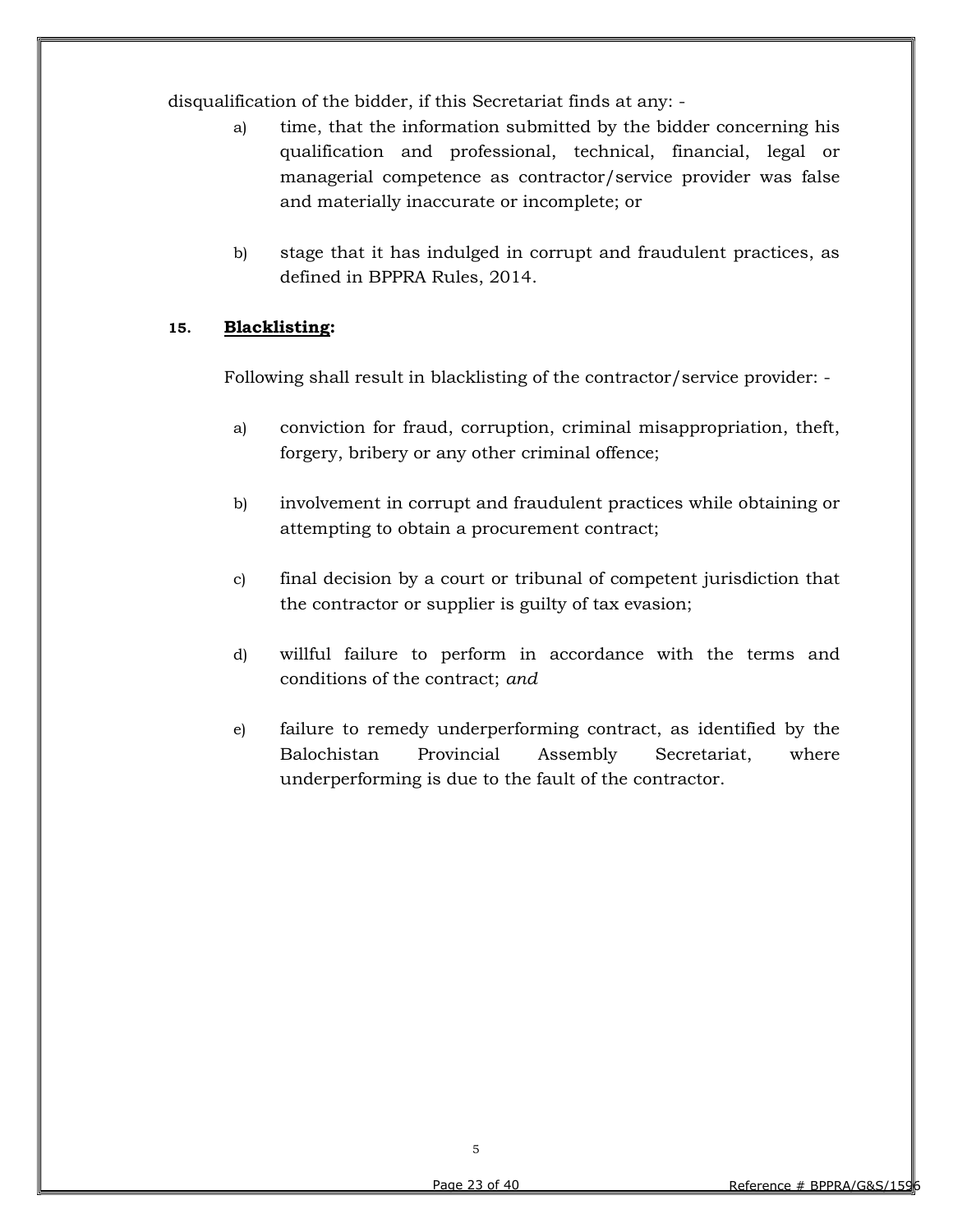#### TESTING AGENCY'S TERMS OF REFERENCES (TORs.) & PROCEDURE FOR SERVICE DELIVERY:

- a) The Testing Agency shall design Application Form(s) and share the same with the Balochistan Provincial Assembly Secretariat for approval.
- b) Testing Agency, in consultation with Balochistan Provincial Assembly Secretariat, shall set the eligibility criteria in terms of qualification, age and experience etc. in conformity with requirements as provided in the Balochistan Provincial Assembly Secretariat (Recruitment) Rules, 2009 as amended to date.
- c) While sorting applications, the Testing Agency shall keep in view the upper age limits given in the Balochistan Provincial Assembly Secretariat (Recruitment) Rules, 2009 subject to relaxations notified by the Government of Balochistan from time to time.
- d) Applications shall further be sorted by the Testing Agency to conduct test at the respective testing center(s) in consultation with Balochistan Provincial Assembly Secretariat.
- e) Testing Agency shall officially confirm the CNICs and total number of candidates appearing at each examination center and no modification in this regard shall be allowed without sound reason and prior approval of this Secretariat.
- f) The Testing Agency shall have the facility and competence for conducting of Paper Based Test (PBT), Computer Based Test (CBT), Skill Based Test (SBT) i.e. Typing and Shorthand, Driving Test and other kind of necessary Tests for the posts where required.
- g) The Testing Agency shall provide broad guidelines/topics to set pattern, weight-age of each section of question paper as per job description in consultation with Balochistan Provincial Assembly Secretariat.
- h) Testing Agency shall concurrently arrange competitive exams at each exam center under strict invigilation and adequate administrative arrangements including due regard for weather conditions.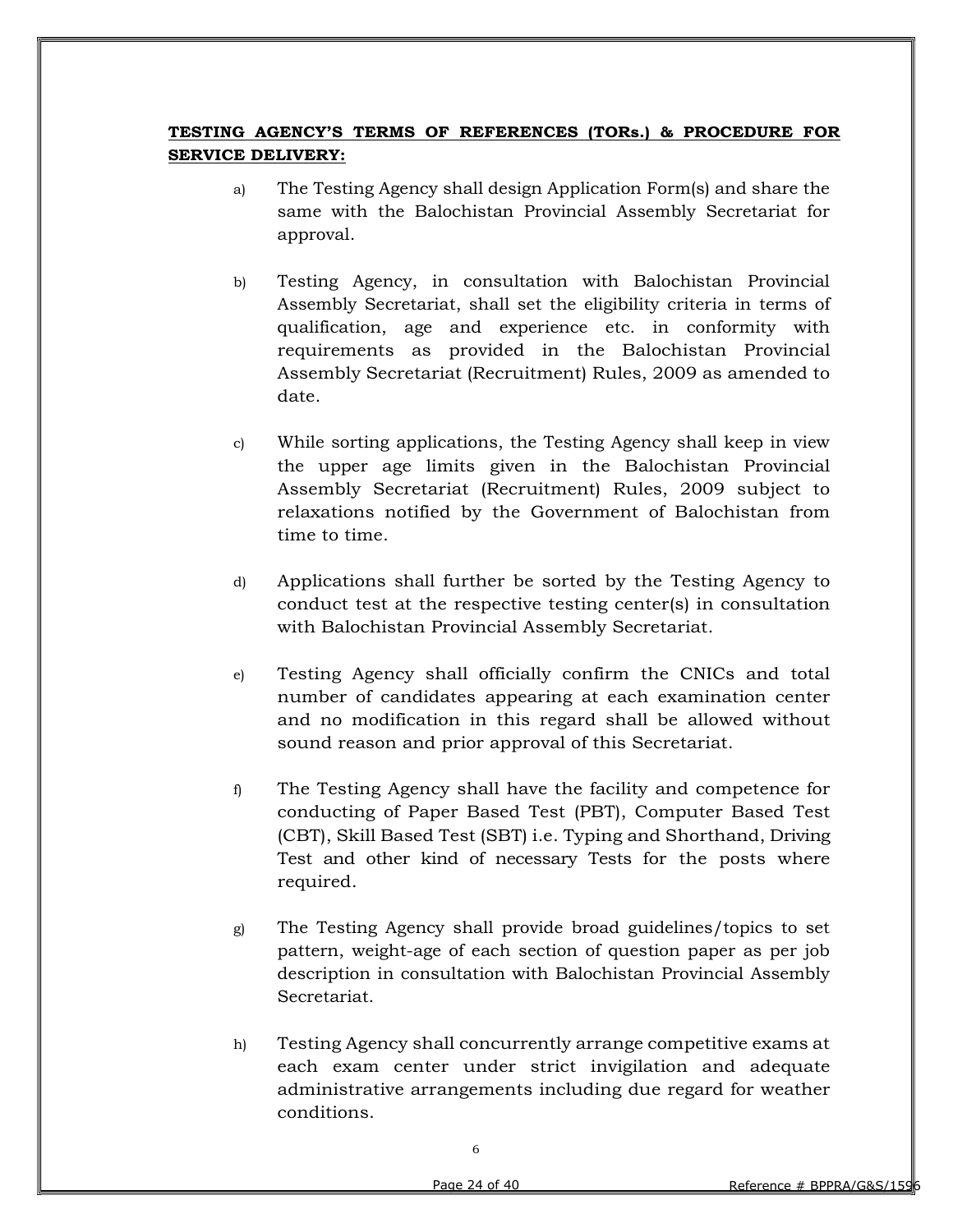- i) Testing Agency shall print Test Papers in four different colors, having same questions in different sequence.
- j) The sealed Boxes containing the test papers shall be opened in the presence of representative of Balochistan Provincial Assembly Secretariat and candidates present in the Examination Hall(s).
- k) The Answer Sheets shall be sealed in Boxes in the presence of representative of Balochistan Provincial Assembly Secretariat and candidates present in the Examination Hall(s).
- l) The Testing Agency must ensure to provide Carbon Copy of the test to Candidate and Balochistan Provincial Assembly Secretariat and upload the **Answer Keys** on their website on the date of test.
- m) The Testing Agency must have the latest **Optical Mark** Recognition (OMR) Scanner to check the answer sheets and upload results on its website as early as possible, but not later than 3 days after conduct of test.
- n) Grievances of candidates regarding wrong marking or otherwise, if any, shall be settled by Testing Agency, on merit basis, in consultation with Balochistan Provincial Assembly Secretariat.
- o) The entire process, from advertisement of vacancies to the announcement of results of all candidates, shall not take more than 60 days, unless, interrupted by any unforeseen circumstances.
- p) Testing Agency must ensure to conduct, each category of test, simultaneously in all examination centers.
- q) The Terms & Conditions, instruction and guidelines in this bidding document are the integral part of ToRs, hence, before submitting bids the bidder shall carefully read and understand the whole bidding document.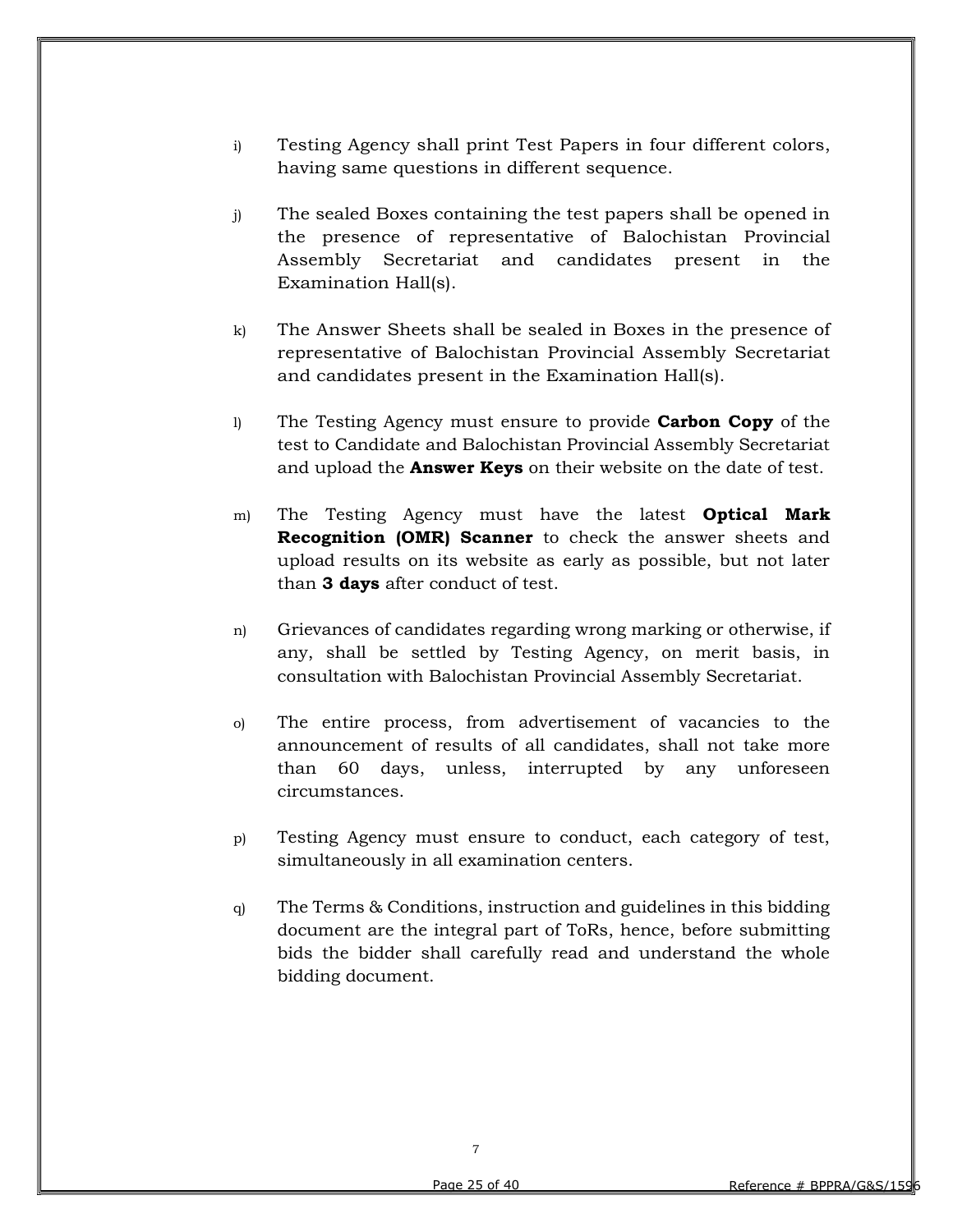#### INSTRUCTIONS FOR PREPARING BIDS:

 While preparing bids, the bidders shall strictly comply to the following instructions: -

- a) Bid shall comprise a SINGLE PACKAGE containing two separate envelopes. Each envelope shall contain separately the financial proposal and technical proposal.
- b) Envelopes shall be marked as FINANCIAL PROPOSAL and **TECHNICAL PROPOSAL** in bold and legible letters to avoid confusion.
- c) Each of the envelopes (Main Package, envelope of Technical Proposal and envelope of Financial Proposal) shall clearly state the name of the bidder.
- d) Technical Proposal shall be prepared on the basis of Terms & Conditions of this bidding document, bidder's eligibility criteria and the technical evaluation criteria as mentioned in **Annexure – A & C.**
- e) Technical proposal must be supported by all necessary documents as enlisted in Annexure – A (Column – 3) and C (Column – 5).
- f) Every page of Technical and Financial bid shall be signed and stamped by the bidder or his authorized representative, as the case may be.
- g) Technical proposal shall be properly indexed, bind and page numbered.
- h) The financial bids should be quoted on the bidder's letter head as per the format of  $\text{Annexure} - \mathbf{E}$ .
- i) While preparing financial bid the bidder must consider the notes to the Annexure – E.
- j) Proposal shall be covered by covering letter as per the format defined in **Annexure – I** and Bid Application Form as per **Annexure – G.**
- k) Before preparing bids, the bidder can examine the **SAMPLE BIDDING** DOCUMENTS in the room of Secretary Procurement Cell, Balochistan Provincial Assembly Secretariat.

Note:- Non-compliance to the above instructions may result in disqualification of the bidder.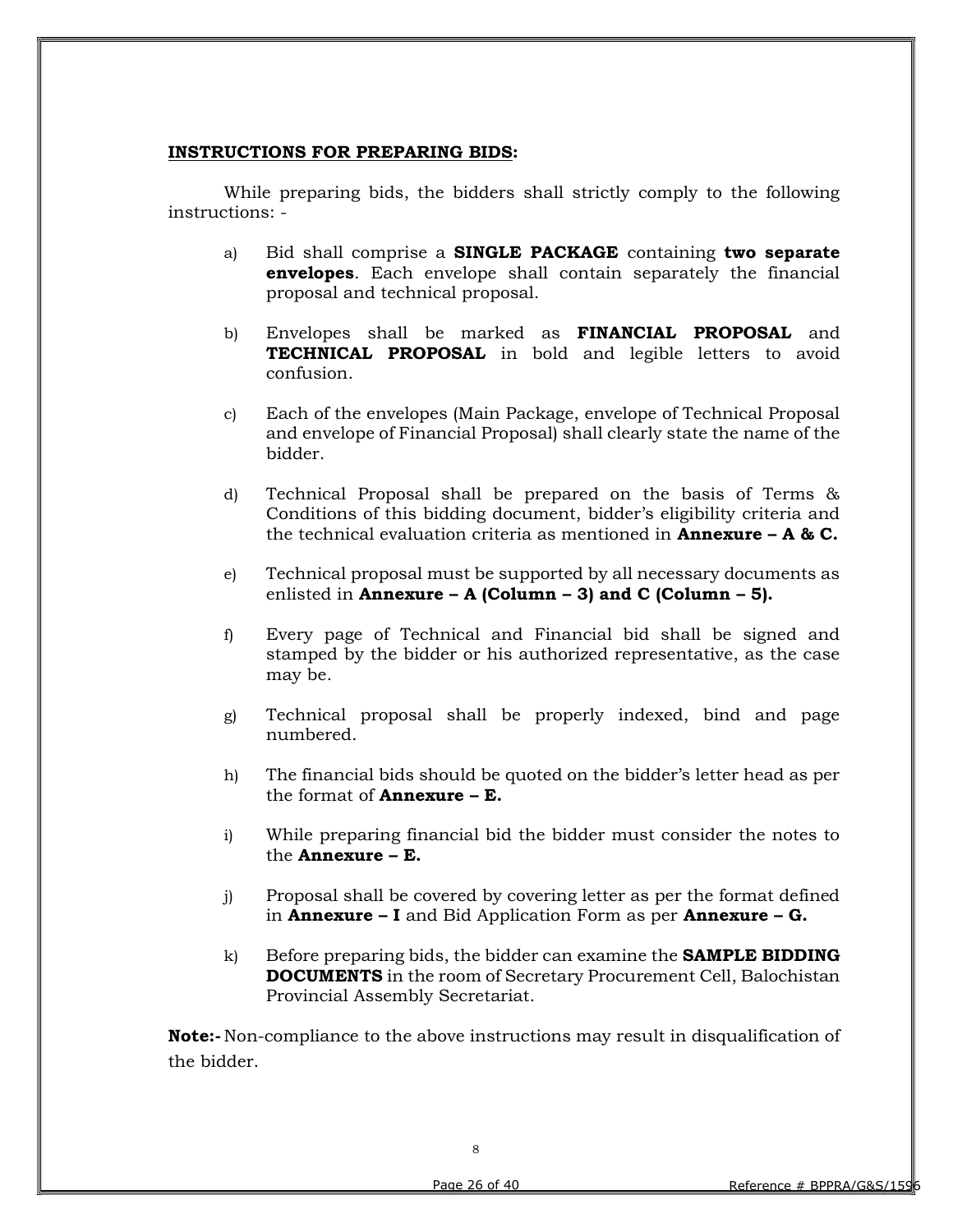#### BID EVALUATION CRITERIA:

Bids shall be evaluated as per Rule 34 and 35 of BPPRA Rules, 2014 using "Single Stage Two Envelope Procedure" as defined in Rule 41(3) of *ibid* rules. Moreover, selection of the successful bidder shall be based on the "**Quality and** Cost Based Selection Method" as per Rule 69(4) of BPPRA Rules, 2014 which states that, "Eligible Bidder obtaining highest combined weighted technical and financial score according to the criteria mentioned in Annexure – C and competitive price offer per candidate as per Annexure – E respectively, shall be declared as successful bidder.

1. Marks & Weights:

| Criteria  | Marks | Weight      |
|-----------|-------|-------------|
| Technical | 100   | 80%         |
| Financial | 100   | 20%         |
| Total     | 200   | <b>100%</b> |

#### 2. Technical Proposal:

Technical proposal shall be evaluated against the criteria mentioned in Annexure – C.

#### 3. Financial Proposal:

Financial proposal shall be evaluated on the basis of competitive price offer per candidate as per Annexure – E.

9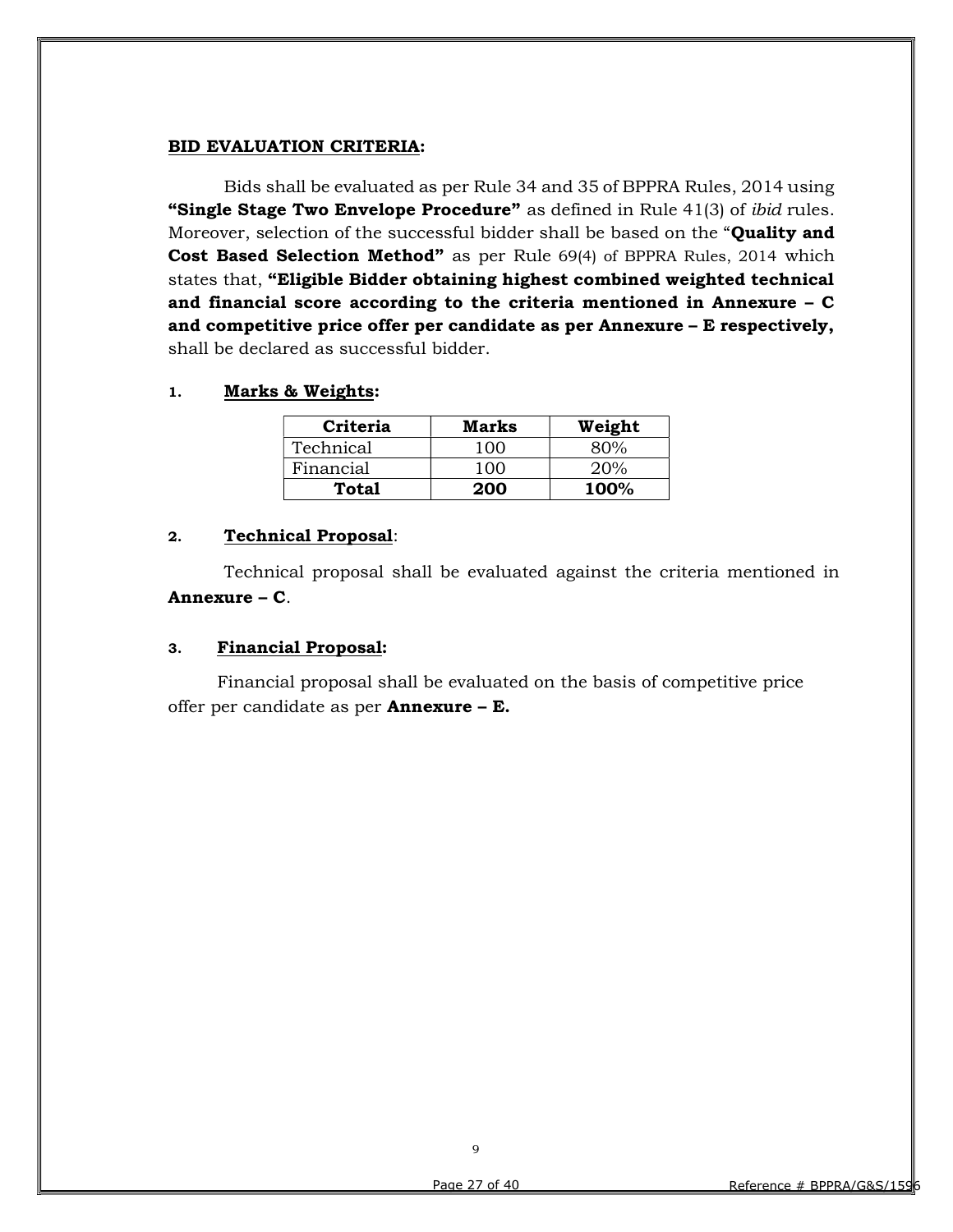#### ANNEXURE - A

| #  | <b>Eligibility Factor</b>                                                         | Requirement                                                                                                                                  | <b>Document Required</b>                                                                                                                                                                                                                                                                                                                                    |  |  |
|----|-----------------------------------------------------------------------------------|----------------------------------------------------------------------------------------------------------------------------------------------|-------------------------------------------------------------------------------------------------------------------------------------------------------------------------------------------------------------------------------------------------------------------------------------------------------------------------------------------------------------|--|--|
|    | ı                                                                                 | 2                                                                                                                                            | 3                                                                                                                                                                                                                                                                                                                                                           |  |  |
| 1. | Registration with<br>FBR for income<br>tax.                                       | Mandatory                                                                                                                                    | Attach Copy of NTN Certificate<br>and verifiable Active Taxpayer<br>Certificate from FBR website                                                                                                                                                                                                                                                            |  |  |
| 2. | Registration with<br><b>BRA</b> for BST                                           | Mandatory                                                                                                                                    | Attach copy of Balochistan Sales<br>Tax Registration Certificate.                                                                                                                                                                                                                                                                                           |  |  |
| 3. | Registration with<br>Securities &<br>Exchange<br>Commission of<br>Pakistan (SECP) | Mandatory                                                                                                                                    | Registration<br>Attach<br>Copy<br>of<br>Certificate.                                                                                                                                                                                                                                                                                                        |  |  |
| 4. | Non-Blacklisting                                                                  | Mandatory                                                                                                                                    | Affidavit on a Stamp Paper of<br>Rs.100 to the effect that the<br>Testing Agency is not Black<br>Listed anywhere in Pakistan.                                                                                                                                                                                                                               |  |  |
| 5. | Local Presence                                                                    | Mandatory<br>(The bidder must<br>have Head Office /<br><b>Regional Office in</b><br><b>Quetta having PTCL</b><br>& Phone & Fax No.)          | In case of owner:<br>1) Proof of ownership of<br>business<br>property<br>attested by Notary Public.<br>2) Copies of the Electricity<br>bills of last three months<br>of the business.<br>In case of tenant:<br>1) Copy of Rent Agreement<br>attested by Notary Public.<br>Copies of the Electricity<br>2)<br>bills of last three months<br>of the business. |  |  |
| 6. | Company Profile                                                                   | Mandatory                                                                                                                                    | <b>Attach Company Profile</b>                                                                                                                                                                                                                                                                                                                               |  |  |
| 7. | Provision of<br>Carbon Copy of<br>Answer Sheet<br>after each test                 | Mandatory<br>(One copy to the<br><b>Candidate and One</b><br>Copy to the<br><b>Balochistan</b><br><b>Provincial Assembly</b><br>Secretariat) | Provide<br>undertaking<br>on<br>Company's letterhead, that this<br>factor shall be complied with.                                                                                                                                                                                                                                                           |  |  |

## Evaluation Criteria for Eligibility of Bidders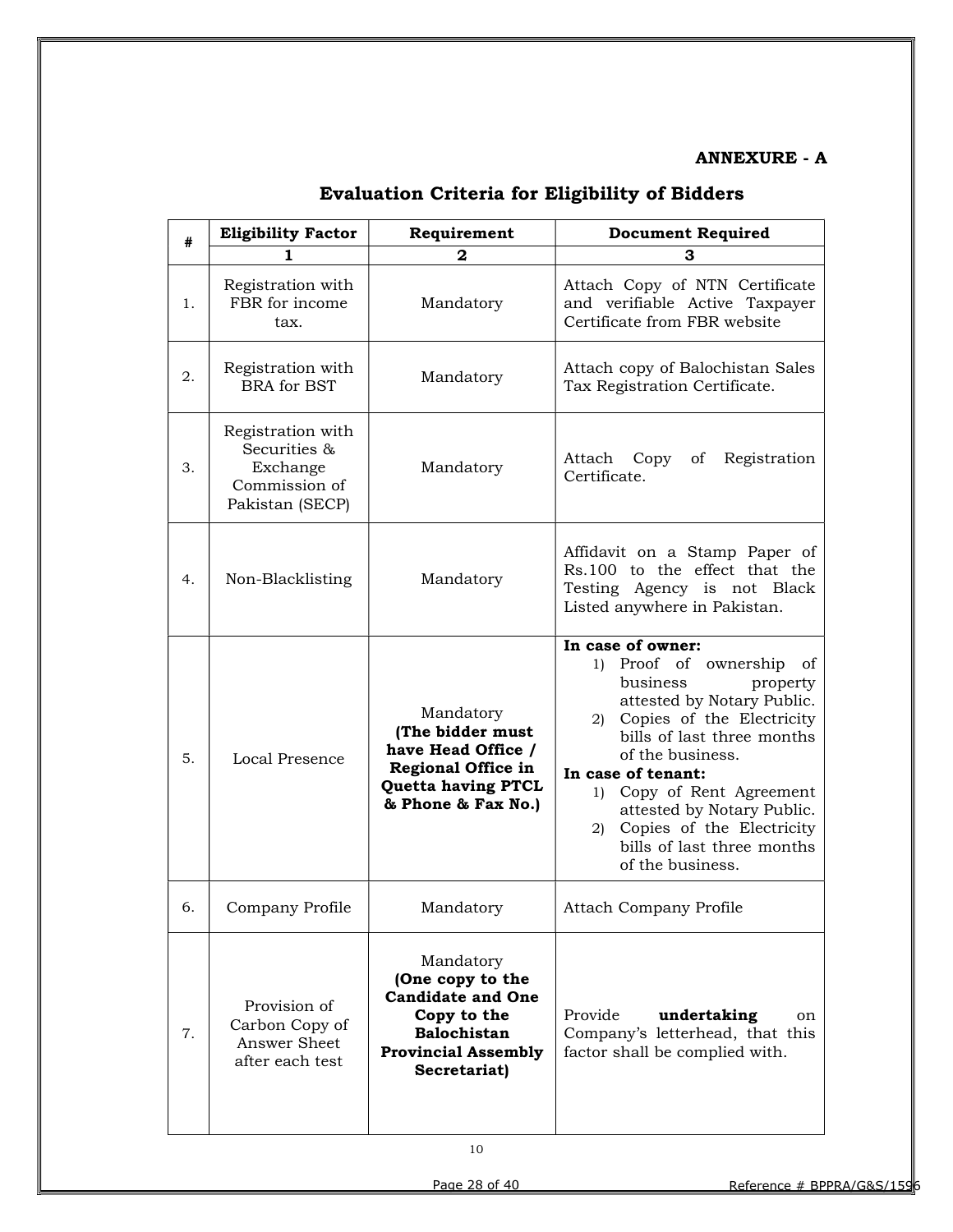| #     | <b>Eligibility Factor</b>                                                                                                               | Requirement | <b>Document Required</b>                                                                                                                                                                                                                                                                                                                                                         |
|-------|-----------------------------------------------------------------------------------------------------------------------------------------|-------------|----------------------------------------------------------------------------------------------------------------------------------------------------------------------------------------------------------------------------------------------------------------------------------------------------------------------------------------------------------------------------------|
|       |                                                                                                                                         | 2           | 3                                                                                                                                                                                                                                                                                                                                                                                |
| 8.    | Uploading of<br>Answer Keys on<br>Company's<br>website after each<br>test                                                               | Mandatory   | Provide<br>undertaking<br>on<br>Company's letterhead, that this<br>factor shall be complied with.                                                                                                                                                                                                                                                                                |
| 9.    | Unconditional<br>Agreement with all<br>the terms &<br>conditions<br>Specified in the<br>Bidding<br>Documents &<br>Contract<br>Agreement | Mandatory   | Signature & company/firm seal<br>on every page of the bidding<br>document.                                                                                                                                                                                                                                                                                                       |
| 10.   | Delivery time                                                                                                                           | Mandatory   | 1. Undertaking<br>the<br>on<br>Company's letterhead to<br>complete<br>the<br>entire<br>(from<br>process<br>Advertisement<br>of<br><b>Vacancies</b><br>to<br>of<br>Announcement<br>Results) within 60 days<br>of the award of contract.<br>the<br>Undertaking<br>2.<br>on<br>Company's letterhead to<br>announce result of each<br>test within 03 days of the<br>conduct of test. |
| NOTE: |                                                                                                                                         |             |                                                                                                                                                                                                                                                                                                                                                                                  |

Bidder must fulfill all of the eligibility criteria mention in Sr. # 1-10 above.

11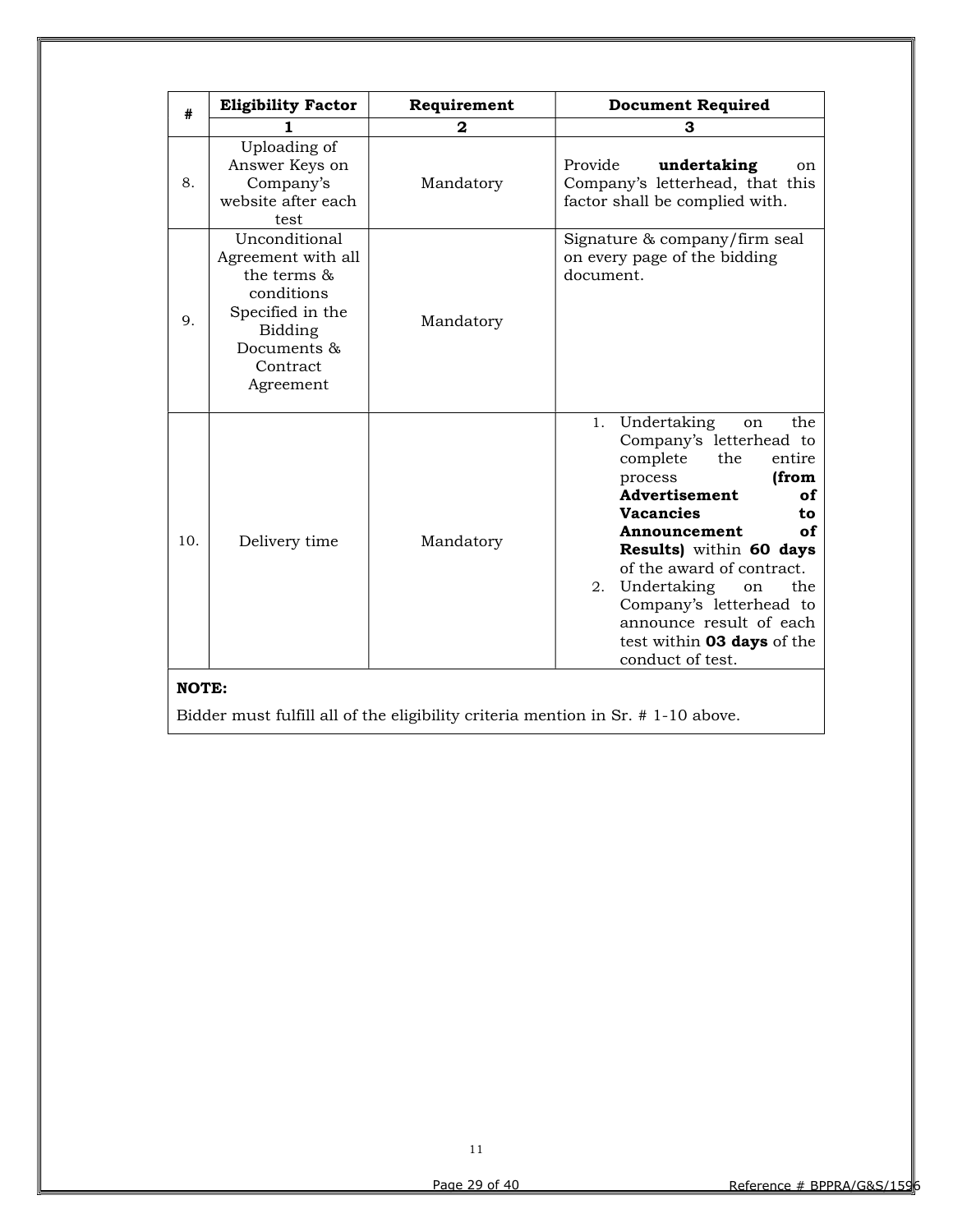#### ANNEXURE - B

| #  | Eligibility                                                                                |                                                                                                                                                        | Bidder 1 | Bidder 2 | Bidder 3 |
|----|--------------------------------------------------------------------------------------------|--------------------------------------------------------------------------------------------------------------------------------------------------------|----------|----------|----------|
|    | <b>Factor</b>                                                                              | <b>Document Required</b>                                                                                                                               | Yes/No   | Yes/No   | Yes/No   |
| 1. | Registration<br>with FBR<br>for<br>income tax.                                             | Copy of NTN Certificate and<br>verifiable Active Taxpayer<br>Certificate<br>from<br><b>FBR</b><br>website.                                             |          |          |          |
| 2. | Registration<br>with BRA<br>for<br>BST.                                                    | Attach copy of Balochistan<br>Tax<br>Sales<br>Registration<br>Certificate.                                                                             |          |          |          |
| 3. | Registration<br>Securities<br>with<br>&<br>Exchange<br>Commission<br>of<br>Pakistan (SECP) | Attach<br>Copy of<br><b>SECP</b><br>Registration Certificate.                                                                                          |          |          |          |
| 4. | Non-Blacklisting                                                                           | Affidavit on a Stamp Paper<br>of Rs.100 to the effect that<br>the firm is currently not<br>Black Listed anywhere in<br>Pakistan.                       |          |          |          |
|    |                                                                                            | Proof of ownership<br>1)<br>of business<br>property attested<br>by Notary Public.                                                                      |          |          |          |
|    | <b>Local Presence</b><br>(In case of<br>owner)                                             | of<br>Copies<br>the<br>2)<br>Electricity bills of<br>last three months of<br>the business.                                                             |          |          |          |
| 5. |                                                                                            | Copy of letterhead<br>3)<br>proofing<br>Head<br>Regional<br>Office $/$<br>Office<br>Quetta<br>in<br>along with PTCL<br>Phone Number and<br>Fax Number. |          |          |          |
|    |                                                                                            | Copy<br>of<br>Rent<br>1)<br>Agreement attested<br>by Notary Public.                                                                                    |          |          |          |
|    | Local Presence<br>(In case of                                                              | Copies<br>of<br>the<br>2)<br>Electricity bills of<br>last three months of<br>the business.                                                             |          |          |          |
|    | tenant)                                                                                    | Copy of letterhead<br>3)<br>proofing<br>Head<br>Regional<br>Office $/$<br>Office<br>in<br>Quetta<br>along with PTCL<br>Phone Number and<br>Fax Number. |          |          |          |

## Format for Assessment of Eligibility of Bidders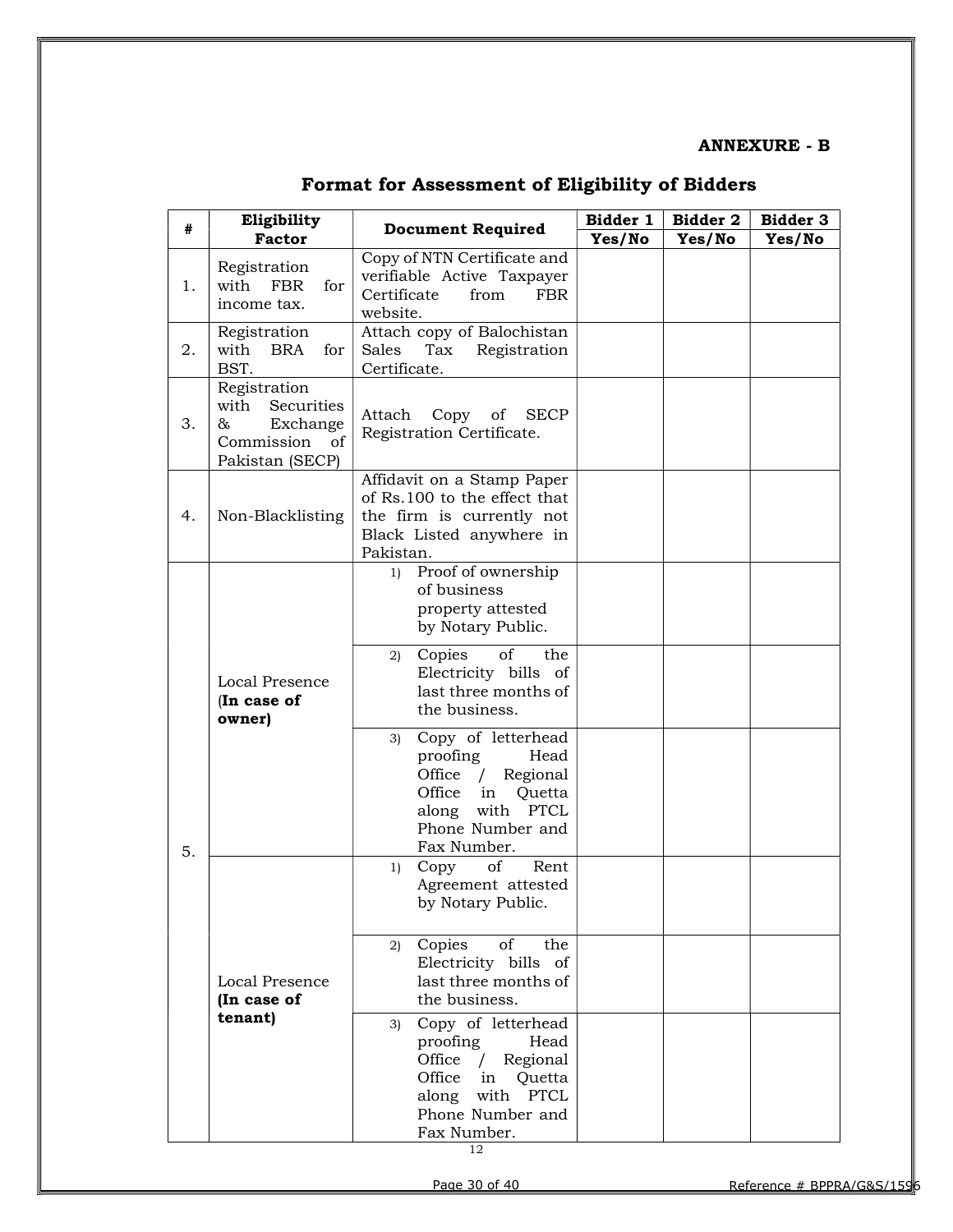| #   | Eligibility                                                                                                                             |                                                                                                                                                                                                                                                                                                                                                                                                  | Bidder 1 | <b>Bidder 3</b> |        |
|-----|-----------------------------------------------------------------------------------------------------------------------------------------|--------------------------------------------------------------------------------------------------------------------------------------------------------------------------------------------------------------------------------------------------------------------------------------------------------------------------------------------------------------------------------------------------|----------|-----------------|--------|
|     | <b>Factor</b>                                                                                                                           | <b>Document Required</b>                                                                                                                                                                                                                                                                                                                                                                         | Yes/No   | Yes/No          | Yes/No |
| 6.  | Company Profile                                                                                                                         | Copy of Company Profile                                                                                                                                                                                                                                                                                                                                                                          |          |                 |        |
| 7.  | Provision of<br>Carbon Copy of<br>Answer Sheet<br>after each test<br>to Candidate<br>and Balochistan<br>Assembly<br>Secretariat         | Provide<br>undertaking<br>on<br>Company's letterhead, that<br>factor<br>shall<br>this<br>be<br>complied with.                                                                                                                                                                                                                                                                                    |          |                 |        |
| 8.  | Uploading of<br>Answer Keys on<br>Company's<br>website after<br>each test                                                               | Provide undertaking<br>on<br>Company's letterhead, that<br>this<br>factor<br>shall<br>be<br>complied with.                                                                                                                                                                                                                                                                                       |          |                 |        |
| 9.  | Unconditional<br>Agreement with<br>all the terms &<br>conditions<br>Specified in the<br>Bidding<br>Documents &<br>Contract<br>Agreement | Signature & company/firm<br>seal on every page of the<br>bidding document.                                                                                                                                                                                                                                                                                                                       |          |                 |        |
| 10. | Delivery time                                                                                                                           | Undertaking<br>the<br>on<br>1.<br>Company's letterhead<br>to complete the entire<br>process<br>(from<br>Advertisement<br>of<br><b>Vacancies</b><br>to<br>οf<br>Announcement<br><b>Results)</b><br>within<br>60<br>days of the award of<br>contract.<br>Undertaking<br>the<br>2.<br>on<br>Company's letterhead<br>to announce result of<br>each test within 03<br>days of the conduct of<br>test. |          |                 |        |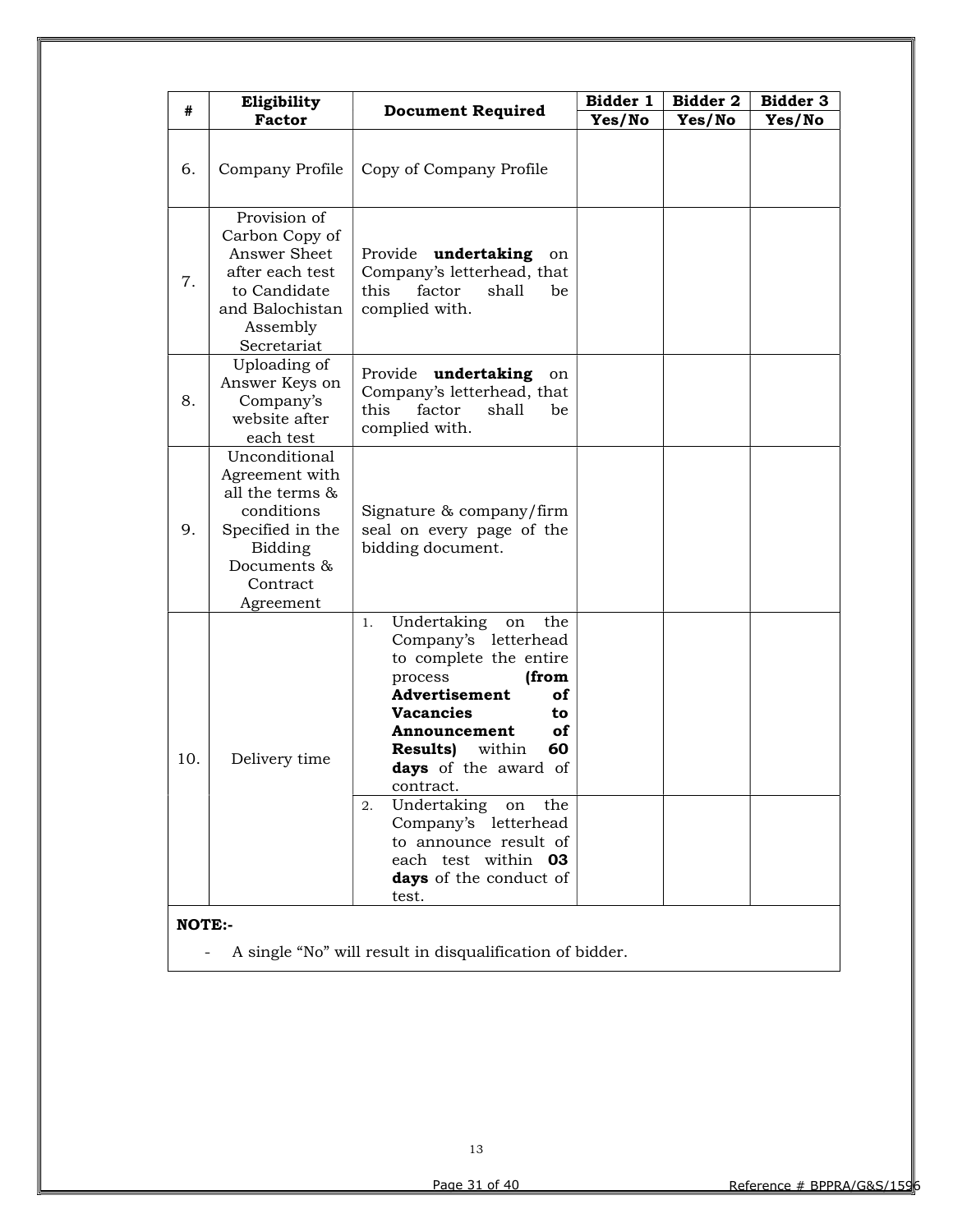#### ANNEXURE - C

| #  | <b>Eligibility Factor</b>                                                   | Requirement                                            | <b>Marks</b> |                | <b>Document Required</b>                                                                    |
|----|-----------------------------------------------------------------------------|--------------------------------------------------------|--------------|----------------|---------------------------------------------------------------------------------------------|
|    | <b>Experience:</b><br>At least 05<br>years'<br>experience<br>for            | Up-to 25<br>Assignments                                | 5            |                | Attach<br>copies<br>of<br>the<br>following documents in<br>respect of each of the           |
| 1. | conducting<br>examination<br>and<br>testing<br>providing<br>services<br>for | $26 - 50$ Assignments                                  | 10           | 30             | successfully<br>completed<br>assignment:<br>Work<br>orders<br>1)<br>Contract.               |
|    | recruitment<br>in<br>Government                                             | 51 - 75 Assignments                                    | 20           |                | Work<br>Successful<br>$\mathbf{2}$<br>Completion<br>Certificates.                           |
|    | Departments / Public<br>Sector Organizations.                               | More than 75                                           | 30           |                |                                                                                             |
| 2. | <b>Financial Capacity:</b><br>Average<br>annual                             | Up-to Rs.5 million                                     | 4            |                | Bank Certificate of the<br>Company's Bank Account                                           |
|    | turnover<br>5<br>last<br>in<br>years.                                       | More than Rs.5<br>Million but up-to<br>Rs.10 Million   | 8            | 12             | certifying<br>its financial<br>worthiness equal to or                                       |
|    |                                                                             | More than Rs.10<br>Million                             | 12           |                | above the required turn-<br>over.                                                           |
|    | <b>Financial Reliability:</b><br>Financial<br>Statements                    | Up-to 2 Audited<br><b>Financial Statements</b>         | 4            |                | Copies of Audited<br>Financial Statements.                                                  |
| 3. | of Company audited by                                                       | 3-4 Audited<br>Financial Statement                     | 6            | 8              |                                                                                             |
|    | Chartered Accountant<br>Firm.                                               | More than 4 Audited<br><b>Financial Statements</b>     | 8            |                |                                                                                             |
|    | Operational Capacity                                                        | Only 1 OMR Scanner                                     | $\mathbf{1}$ |                |                                                                                             |
| 4. | in terms of Physical                                                        | 2-3 OMR Scanners                                       | 3            | $\overline{4}$ |                                                                                             |
|    | Resources.                                                                  | More than 3 OMR<br>Scanners                            | 4            |                | Provide undertaking on<br>Company's letterhead, to                                          |
|    | <b>Operational Capacity</b><br>in terms of Offices /                        | Head Office in<br>Pakistan                             | $\mathbf{1}$ |                | this<br>effect.<br>The                                                                      |
|    | Set - Ups in Pakistan.                                                      | Office set-up in<br>Balochistan                        | $\mathbf{1}$ |                | Procurement Committee<br>may verify and confirm                                             |
| 5. |                                                                             | Office set-up in<br>Punjab                             | $\mathbf{1}$ | 6              | the same by physical visit<br>or otherwise.                                                 |
|    |                                                                             | Office set-up in<br>Sindh                              | $\mathbf{1}$ |                |                                                                                             |
|    |                                                                             | Office set-up in KPK                                   | 1            |                |                                                                                             |
|    |                                                                             | Office set-up in GB                                    | 1            |                |                                                                                             |
| 6. | ISO Certification.                                                          | ISO Certificate                                        | 5            | 5              | Copy of <b>Active</b><br><b>International Standard</b><br>Organization (ISO)<br>Certificate |
|    | Number of Candidates<br>tested for Government                               | Up-to 40,000<br>Candidates                             | 5            |                | Provide<br>of<br>summary<br>results of tests conducted                                      |
| 7. | / Public Sector                                                             | 40,001-90,000<br>Candidates                            | 8            | 15             | (showing)<br>number<br>οf                                                                   |
|    | Organizations in last 5<br>years.                                           | 90,001-150,000<br>Candidates                           | 12           |                | candidates appeared per<br>test)<br>attested<br>by<br>the                                   |
|    |                                                                             | More than 150,000<br>Candidates                        | 15           |                | client.                                                                                     |
|    | Multi Media                                                                 | Methodology                                            |              |                | 1. Presentation<br>the<br>to                                                                |
|    | Presentation to the                                                         | Working Plan                                           |              |                | Committee for 15 to 20                                                                      |
| 8. | Committee.                                                                  | Paper and Computer<br>Based exam<br>conducting details | 20           | 20             | minutes.<br>2. Provide soft and hard<br>copy of presentation.                               |
|    | <b>Total</b>                                                                |                                                        |              |                |                                                                                             |

## Technical Bid Evaluation Criteria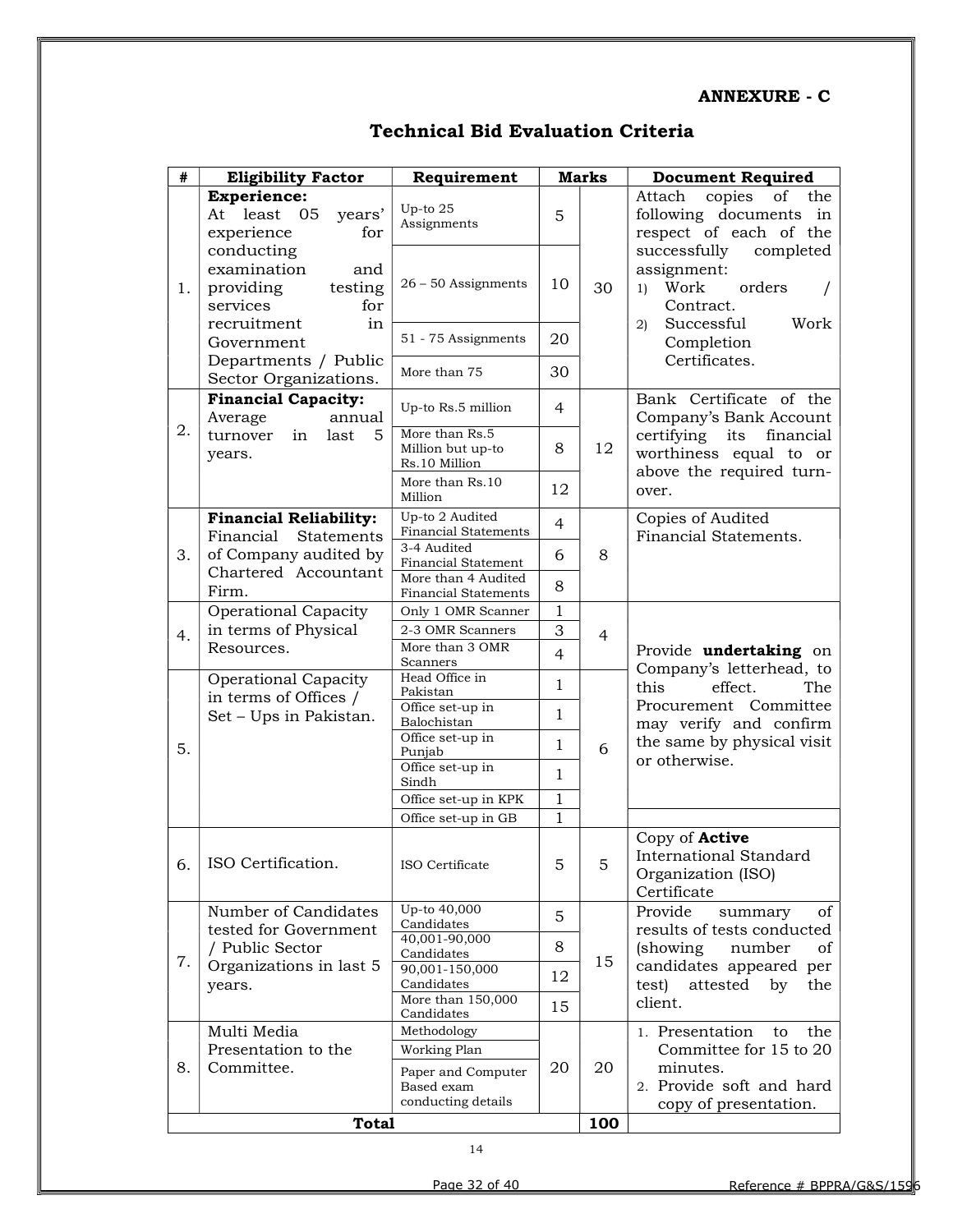#### ANNEXURE - D

| #  |                                                                                                | <b>Marks Obtained</b> |          |           |  |
|----|------------------------------------------------------------------------------------------------|-----------------------|----------|-----------|--|
|    | <b>Eligibility Factor</b>                                                                      | Bidder 1              | Bidder 2 | Bidder 3. |  |
| 1. | Experience                                                                                     |                       |          |           |  |
| 2. | Financial Capacity                                                                             |                       |          |           |  |
| 3. | Financial Reliability                                                                          |                       |          |           |  |
| 4. | Operational Capacity in terms of<br><b>Physical Resources</b>                                  |                       |          |           |  |
| 5. | Operational Capacity in terms of<br>Offices / Set - Ups in Pakistan                            |                       |          |           |  |
| 6. | ISO Certification                                                                              |                       |          |           |  |
| 7. | Number of Candidates tested for<br>Government / Public Sector<br>Organizations in last 5 years |                       |          |           |  |
| 8. | Multi Media Presentation to the<br>Committee                                                   |                       |          |           |  |
|    | <b>Total</b>                                                                                   |                       |          |           |  |
|    |                                                                                                |                       |          |           |  |

## Format for Assessment of Technical Criteria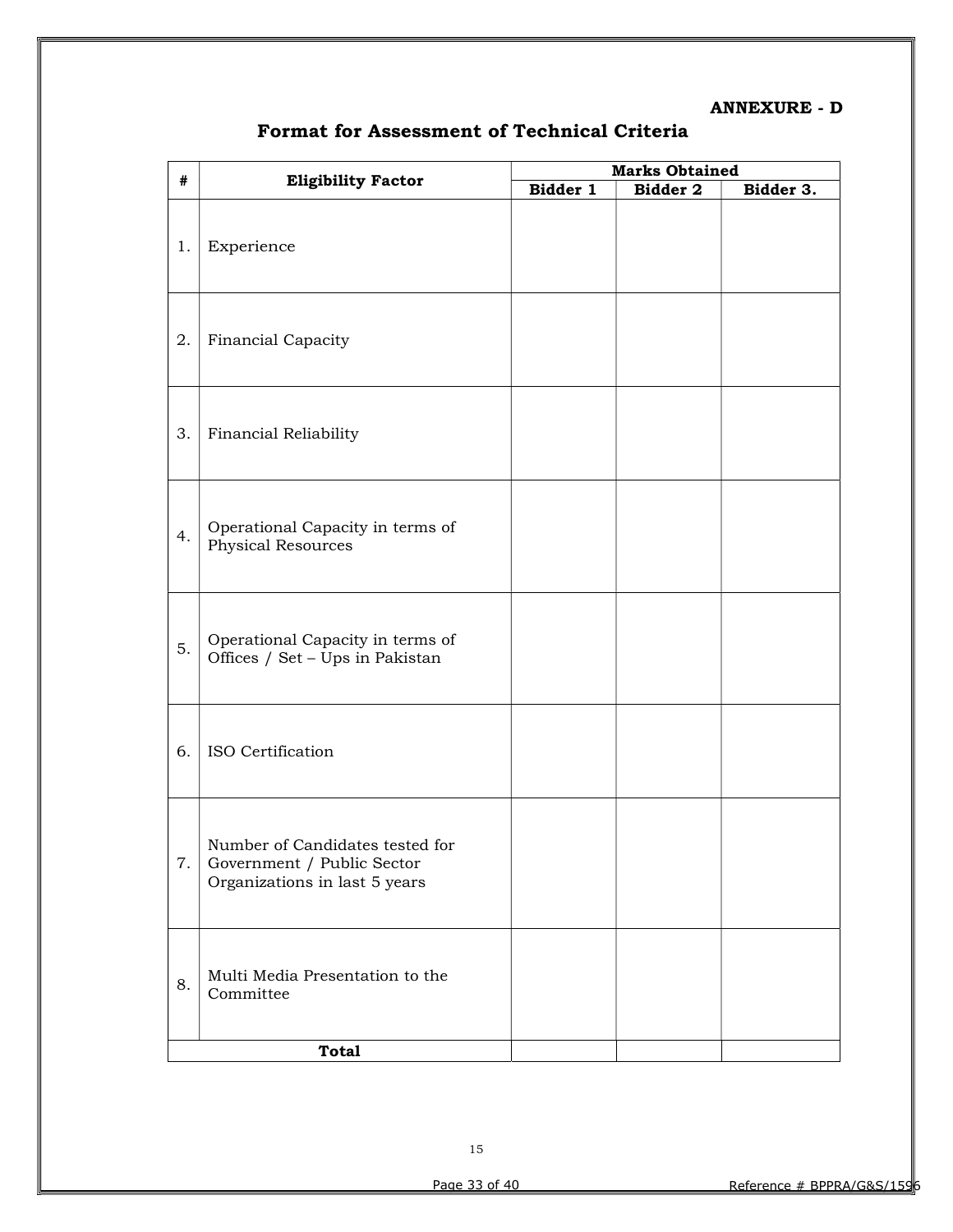#### EVALUATION CRITERIA FOR FINANCIAL QUALIFICATION

While evaluating financial criteria, the bidder quoting **every ten Rupees in** term of claiming fee from a candidate, shall have inverse effect of minus one mark out of 100 against the following scope of work: -

#### ANNEXURE - E

|              | <b>Scope of Work</b>                                                                                                                 | <b>Rate Per</b><br>Candidate |
|--------------|--------------------------------------------------------------------------------------------------------------------------------------|------------------------------|
| a)           | About 200 (two hundred) posts.                                                                                                       | Rs.                          |
| b)           | Collection of application forms, registration and short-listing of<br>candidates.                                                    |                              |
| c)           | Setting question papers in consultation with Balochistan<br>Provincial Assembly Secretariat.                                         |                              |
| d)           | Issuance of Admit Cards.                                                                                                             |                              |
| e)           | Physical and administrative arrangement of test centers.                                                                             |                              |
| f            | Conducting Paper Based, Computer Based, Skilled Based and<br>Driving Based tests, where applicable.                                  |                              |
| g)           | Providing first carbon copy of Answer Sheet to candidate and<br>sharing second carbon copy with Balochistan Assembly<br>Secretariat. |                              |
| h)           | Preparation of result.                                                                                                               |                              |
| i)           | Sharing final result with Assembly Secretariat.                                                                                      |                              |
| $\mathbf{j}$ | Announcement of result through website.                                                                                              |                              |
| k)           | Any other, necessary process.                                                                                                        |                              |
|              |                                                                                                                                      |                              |

#### Data Sheet

#### Notes to Annexure – E:

- a) Price must be quoted inclusive of all applicable taxes & duties imposed by the Government.
- b) Rates shall be quoted in PKR.
- c) Rates must be quoted on TCA (Total Cost of Acquisition) basis at the risk & cost of the bidder, that includes:
	- i. All duties, taxes and other Government's payables.
	- ii. All other costs associated with provision of testing services, as defined in above Data Sheet.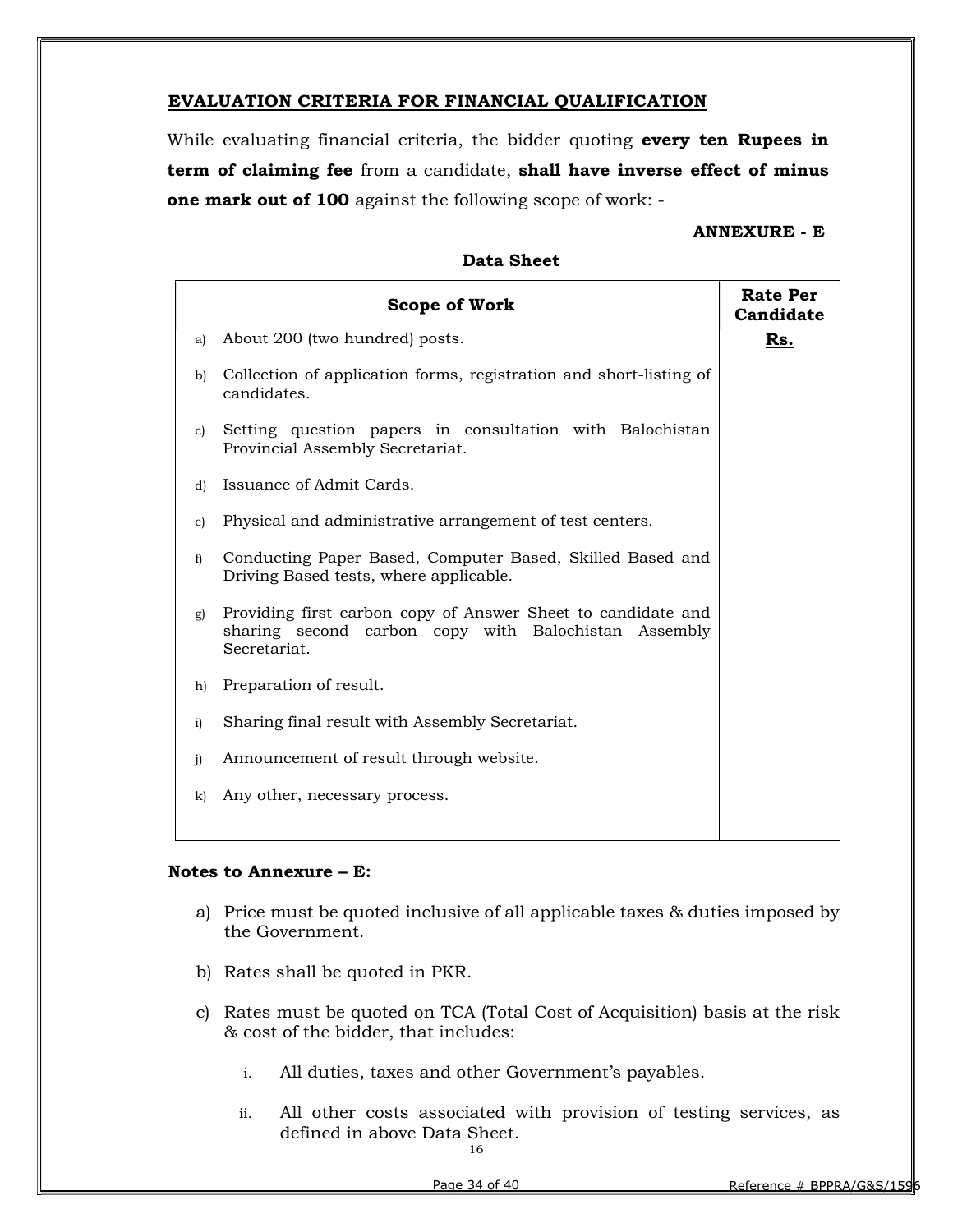(Note: The successful bidder will not be allowed to separately claim these costs).

- d) Quoted rates shall be firmed and final in all respect.
- e) Single rate per candidate shall be quoted, after considering the required quality, standard and specification of testing services defined in Annexure  $-$ **E**.

Date: \_\_\_\_\_\_\_\_\_\_\_\_\_\_\_\_\_\_

Signature of Authorized Person \_\_\_\_\_\_\_\_\_\_\_\_\_\_\_\_\_\_

Name \_\_\_\_\_\_\_\_\_\_\_\_\_\_\_\_\_\_\_\_\_\_\_\_\_\_\_\_\_\_\_\_\_\_\_\_\_\_\_\_\_\_

(Firm / Company Seal)

In Capacity of Duly Authorized by

\_\_\_\_\_\_\_\_\_\_\_\_\_\_\_\_

17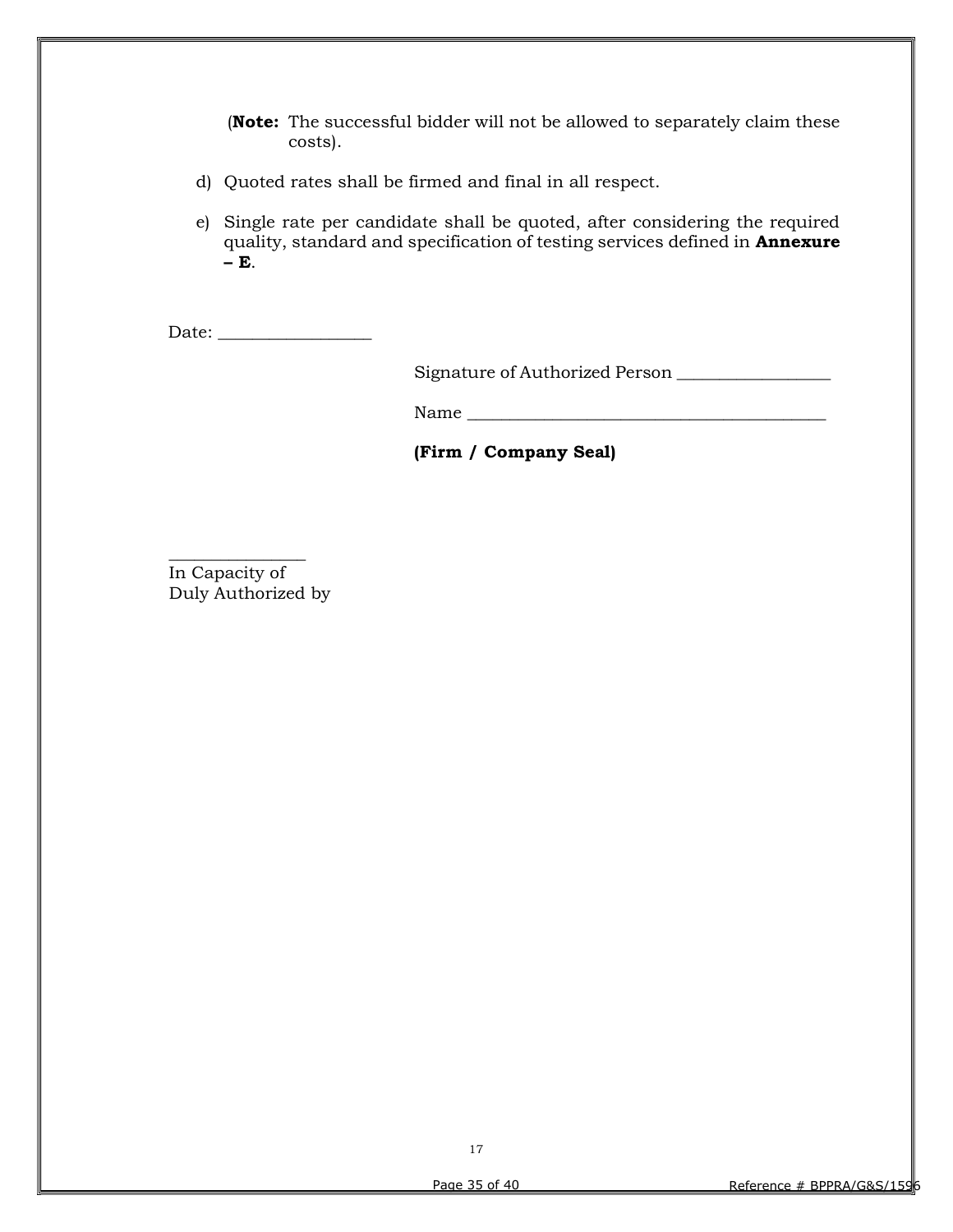#### ANNEXURE - F

|              | Scope of Work                                                                                                               | Bidder 1                 | Bidder 2                 | Bidder 3                 |
|--------------|-----------------------------------------------------------------------------------------------------------------------------|--------------------------|--------------------------|--------------------------|
| a)<br>b)     | About 200 (two hundred) posts.<br>Collection of application forms,<br>registration and short-listing<br>of<br>candidates.   |                          |                          |                          |
| C)           | Setting question papers<br>in<br>consultation<br>with<br>Balochistan<br>Provincial Assembly Secretariat.                    |                          |                          |                          |
| d)           | Issuance of Admit Cards.                                                                                                    |                          |                          |                          |
| e)           | administrative<br>Physical<br>and<br>arrangement of test centers.                                                           |                          |                          |                          |
| $\mathbf{f}$ | Conducting Paper Based, Computer<br>Based, Skilled Based and Driving<br>Based tests, where applicable.                      | Rate to be<br>Quoted per | Rate to be<br>Quoted per | Rate to be<br>Quoted per |
| g)           | Providing first carbon copy of Answer<br>Sheet to candidate and sharing<br>second carbon copy with Assembly<br>Secretariat. | Candidate                | Candidate                | Candidate                |
| h)           | Preparation of result.                                                                                                      |                          |                          |                          |
| i)           | Sharing final result with Assembly<br>Secretariat.                                                                          |                          |                          |                          |
| i)           | Announcement of result through<br>website.                                                                                  |                          |                          |                          |
| k)           | Any other, necessary process.                                                                                               |                          |                          |                          |

#### Comparative Statement of Financial Proposal

#### IMPORTANT NOTES.

- a) The bidder shall quote minimum lump-sum processing fee per candidate with single consolidated bid to be submitted for all posts and may claim 100% of the quoted rate from the candidates.
- b) Weightage for Technical Qualification as per **Annexure C** of the bidding document shall be 80%.
- c) Weightage for Financial Qualification as per **Annexure**  $\cdot$  **E** of the bidding document shall be 20%.

#### CALCULATION OF COMBINED WEIGHTED AVERAGE SCORE Example: Let assume that bidder-A obtains 80 marks in Technical Evaluation and quotes a rate of rupees 250 per candidate. Financial Evaluation and combined weighed score of the bidder shall be ascertained as under: - Calculation of Financial Evaluation score = (total financial marks – quoted rate/rupees 10)  $= (100 - 250/10)$  $= (100 - 25)$  $= 75$ Calculation of Combined weighted score (Technical + Financial) = (Technical score x 80%) + (Financial score x 20%)  $= (80 \times 80\%) + (75 \times 20\%)$  $= (64) + (15)$  $= 79$

(Thus, the bidder-A has scored 79)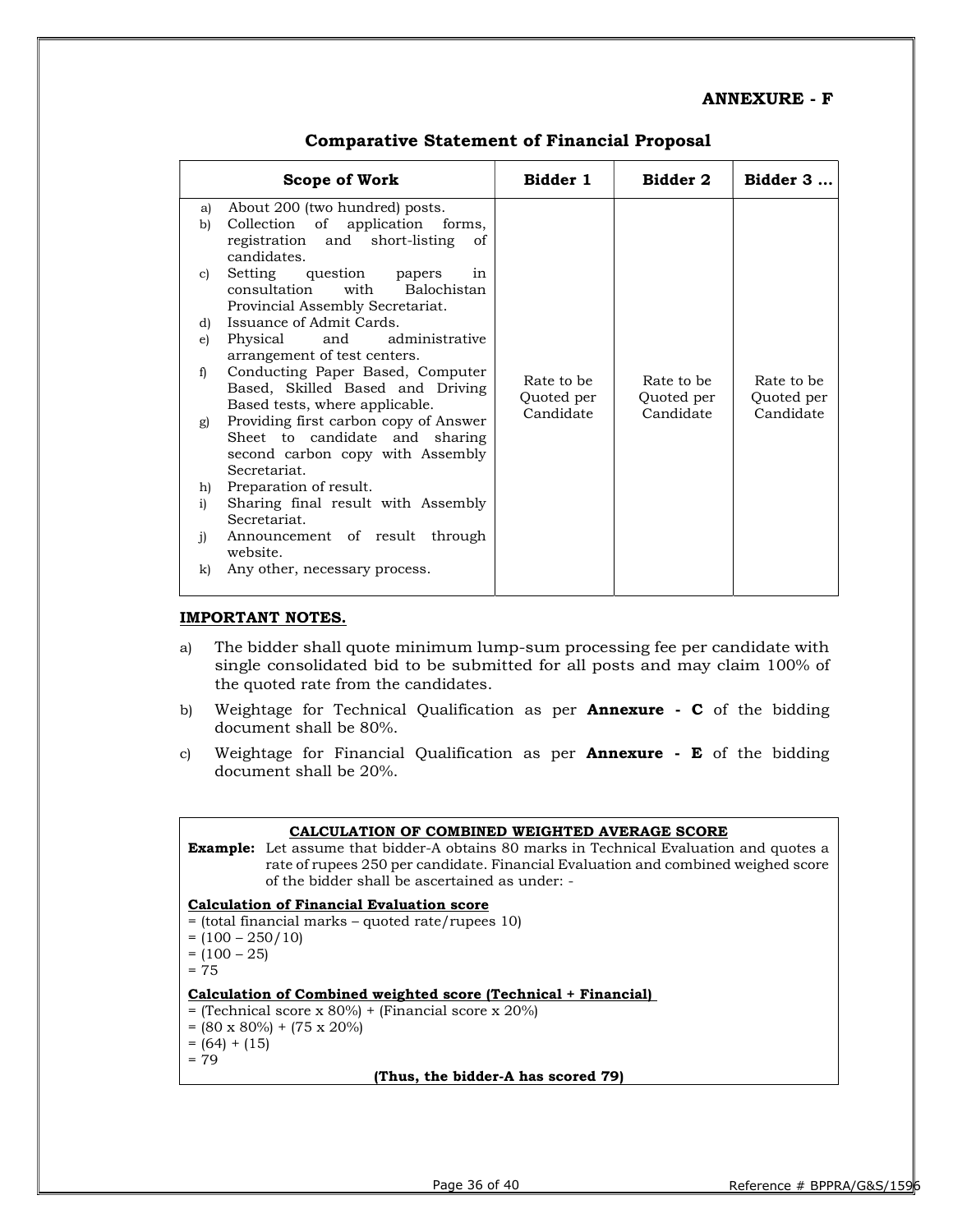#### ANNEXURE - G

### BID APPLICATION FORM (BIDDER PARTICULARS)

| Name of Firm:                                          |                      |                                                                                  |  |  |  |  |
|--------------------------------------------------------|----------------------|----------------------------------------------------------------------------------|--|--|--|--|
| Name of Owner:                                         |                      |                                                                                  |  |  |  |  |
| Address:                                               |                      |                                                                                  |  |  |  |  |
|                                                        |                      |                                                                                  |  |  |  |  |
| <b>CNIC Number:</b>                                    |                      |                                                                                  |  |  |  |  |
| Cell Number:                                           |                      |                                                                                  |  |  |  |  |
| Telephone Number:                                      |                      |                                                                                  |  |  |  |  |
| National Tax Number:                                   |                      |                                                                                  |  |  |  |  |
| Sales Tax Reg. Number:                                 |                      |                                                                                  |  |  |  |  |
| Bank Account Number:                                   |                      |                                                                                  |  |  |  |  |
| Bank Branch:                                           |                      |                                                                                  |  |  |  |  |
|                                                        |                      |                                                                                  |  |  |  |  |
|                                                        |                      | (AUTHORIZED REPRESENTATIVE PARTICULARS, IF ANY)                                  |  |  |  |  |
| Name:                                                  |                      |                                                                                  |  |  |  |  |
|                                                        |                      | CNIC Number: _________________________________Cell Number: _____________________ |  |  |  |  |
|                                                        |                      |                                                                                  |  |  |  |  |
|                                                        | (DETAIL OF PAYMENTS) |                                                                                  |  |  |  |  |
| <b>Security Deposit (Call Deposit/Bank Guarantee):</b> |                      |                                                                                  |  |  |  |  |
| In favor of:                                           |                      |                                                                                  |  |  |  |  |
| Amount Rs. ___________________ Date:                   |                      |                                                                                  |  |  |  |  |
| <b>Issuing Bank Name:</b>                              |                      |                                                                                  |  |  |  |  |
| <b>Bidding Document fee (Green Challan):</b>           |                      |                                                                                  |  |  |  |  |
|                                                        |                      |                                                                                  |  |  |  |  |
|                                                        |                      |                                                                                  |  |  |  |  |
|                                                        |                      |                                                                                  |  |  |  |  |
|                                                        |                      |                                                                                  |  |  |  |  |
|                                                        |                      |                                                                                  |  |  |  |  |
|                                                        |                      | Signature: _____________ Date: _____________ Seal of the Firm: _______           |  |  |  |  |
|                                                        |                      |                                                                                  |  |  |  |  |
|                                                        |                      |                                                                                  |  |  |  |  |
|                                                        | 19                   |                                                                                  |  |  |  |  |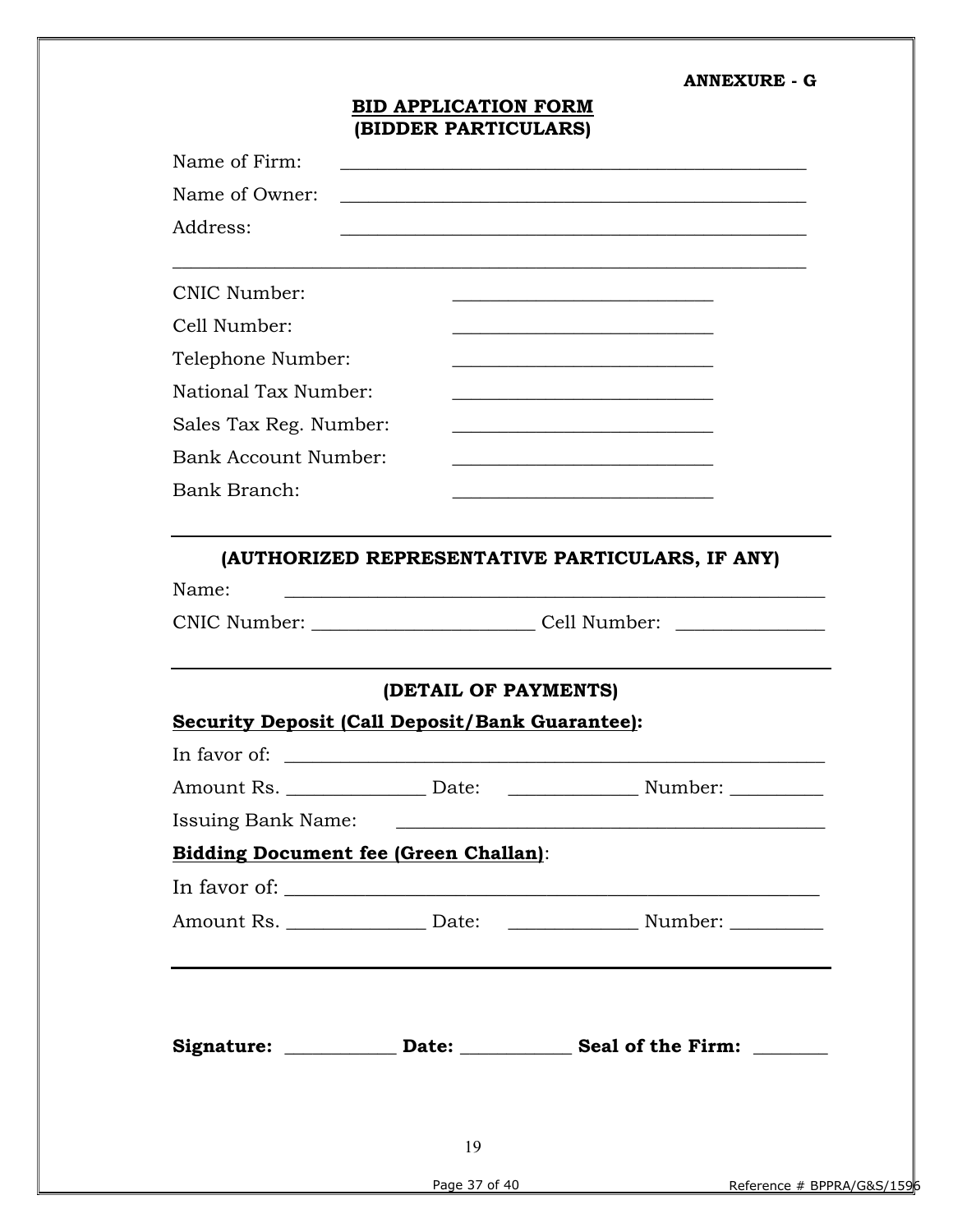## (DECLARATION)

It is certified that the information furnished here in and as per the document submitted is true and correct and nothing has been concealed or tampered with. We have gone through all the terms & conditions of tender and are liable to any punitive action for furnishing false information / documents.

Signature: \_\_\_\_\_\_\_\_\_\_\_

Date: \_\_\_\_\_\_\_\_\_\_\_\_

Seal of the Firm: \_\_\_\_\_\_\_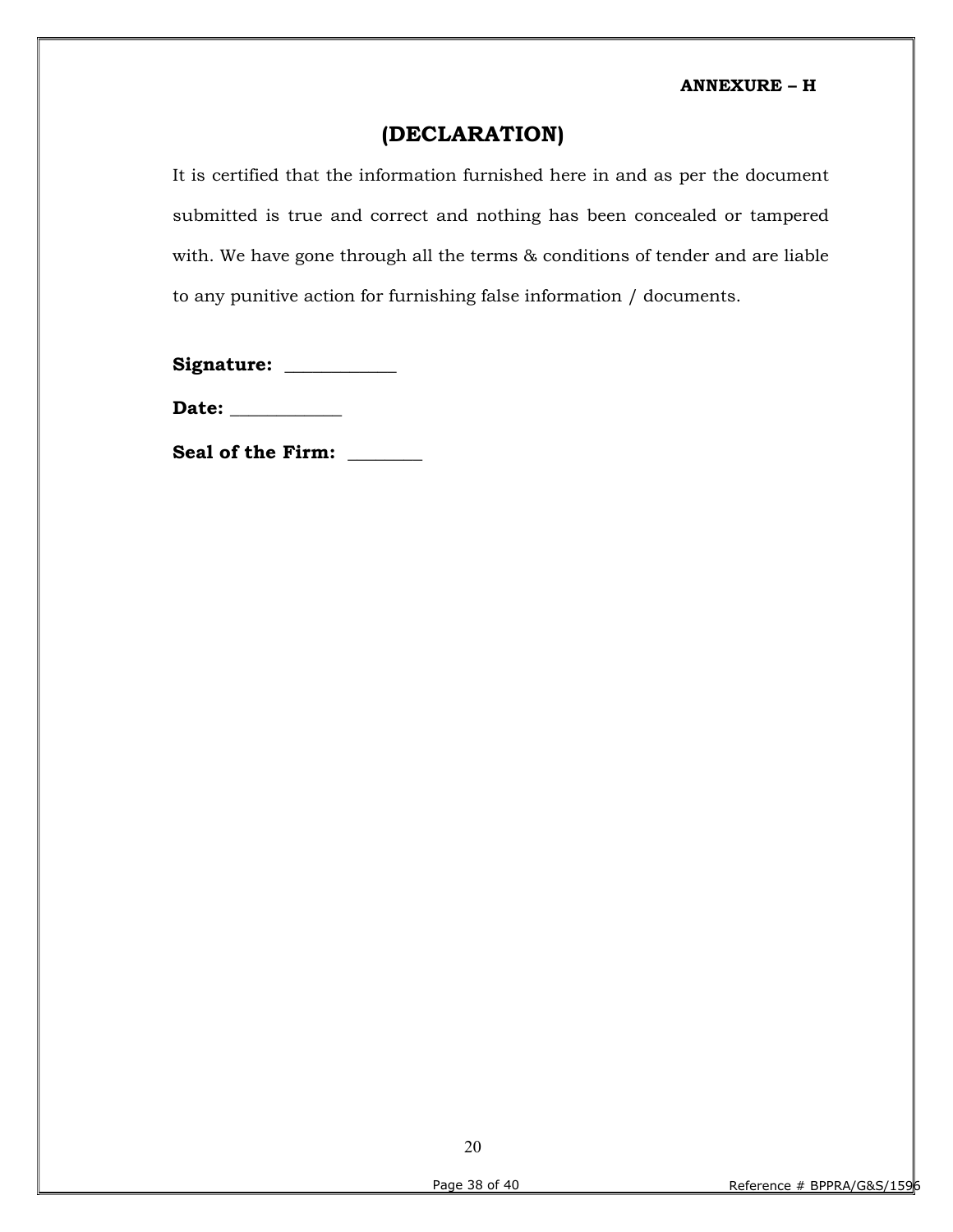#### Format for Covering Letter.

To,

#### Secretary Balochistan Provincial Assembly Secretariat, Zarghoon Road, Quetta.

#### Sub: BID FOR PROVISION OF TESTING SERVICES.

Dear Sir,

- a) Having examined the tender document and Annexures we, the undersigned, in conformity with the said document, offer to provide the subject services on terms & conditions of the bidding document and the contract to be signed upon the award of contract for the sum indicated as per Price Schedule (Fee per Candidate).
- b) We undertake, if our proposal is accepted, to provide the service comprise in the contract within time frame specified, starting from the date of receipt of notification of award/signing of contract with the Balochistan Provincial Assembly Secretariat.
- c) We agree to abide by this proposal from the date of signing the contract and it shall remain binding upon us and may be accepted at any time before the expiration of the period of contract.
- d) We agree to execute a contract in the form to be communicated by the Balochistan Provincial Assembly Secretariat, incorporating all agreements with such alterations or additions thereto as may be necessary to adapt such agreement to the circumstances of the standard.
- e) We understand that you are not bound to accept the lowest or any bid you may receive, not to give any reason for rejection of any bid and that you will not defray any expenses incurred by us in biding.
- f) The bid is valid for ninety (90) days.

Authorized Signatures with Official Seal